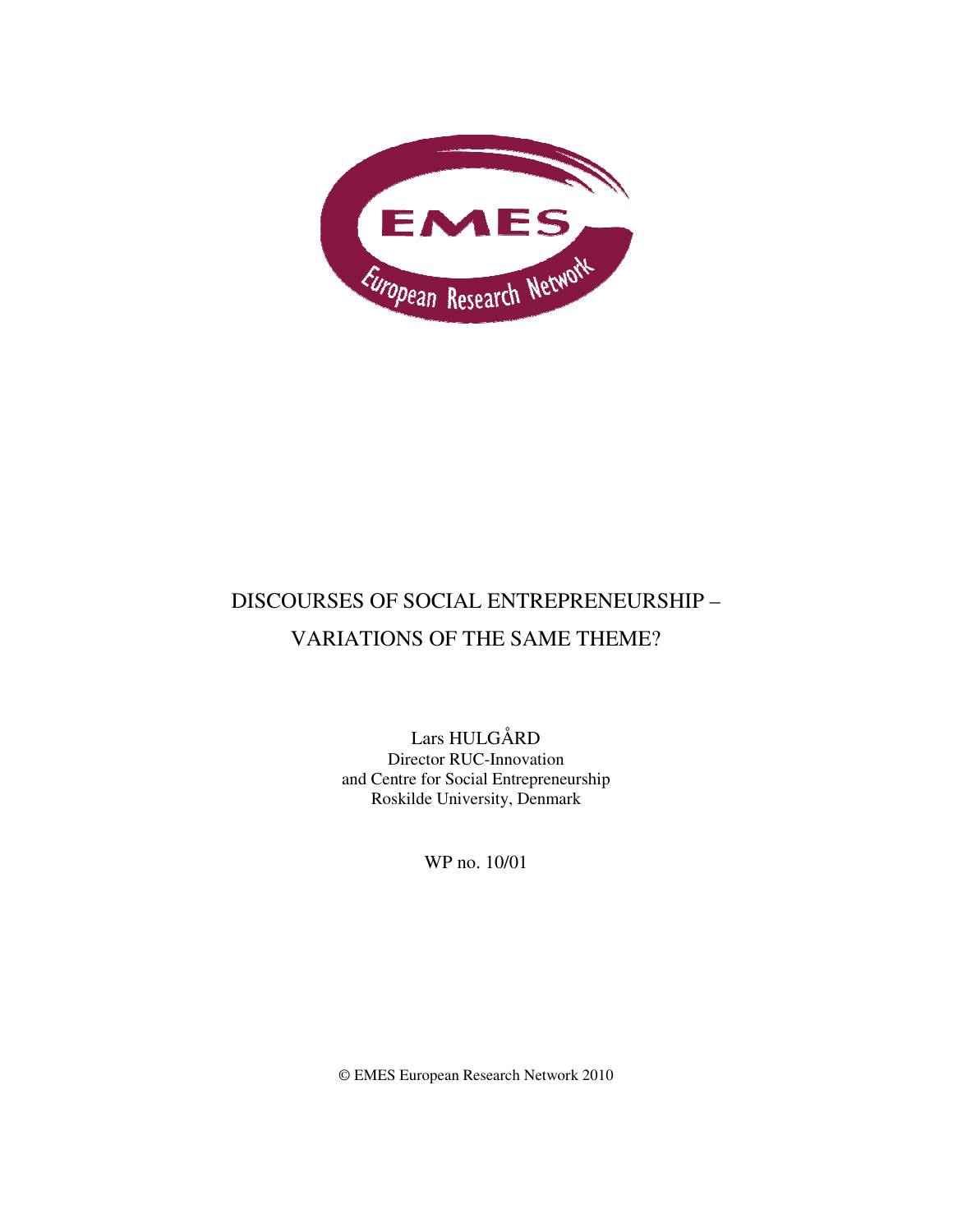## **TABLE OF CONTENTS**

| 2.1. Trend one: public responsibility for public welfare is being privatised             |  |
|------------------------------------------------------------------------------------------|--|
| 2.2. Trend two: civil society, community and social capital have entered high politics 8 |  |
|                                                                                          |  |
|                                                                                          |  |
|                                                                                          |  |
|                                                                                          |  |
|                                                                                          |  |
|                                                                                          |  |
|                                                                                          |  |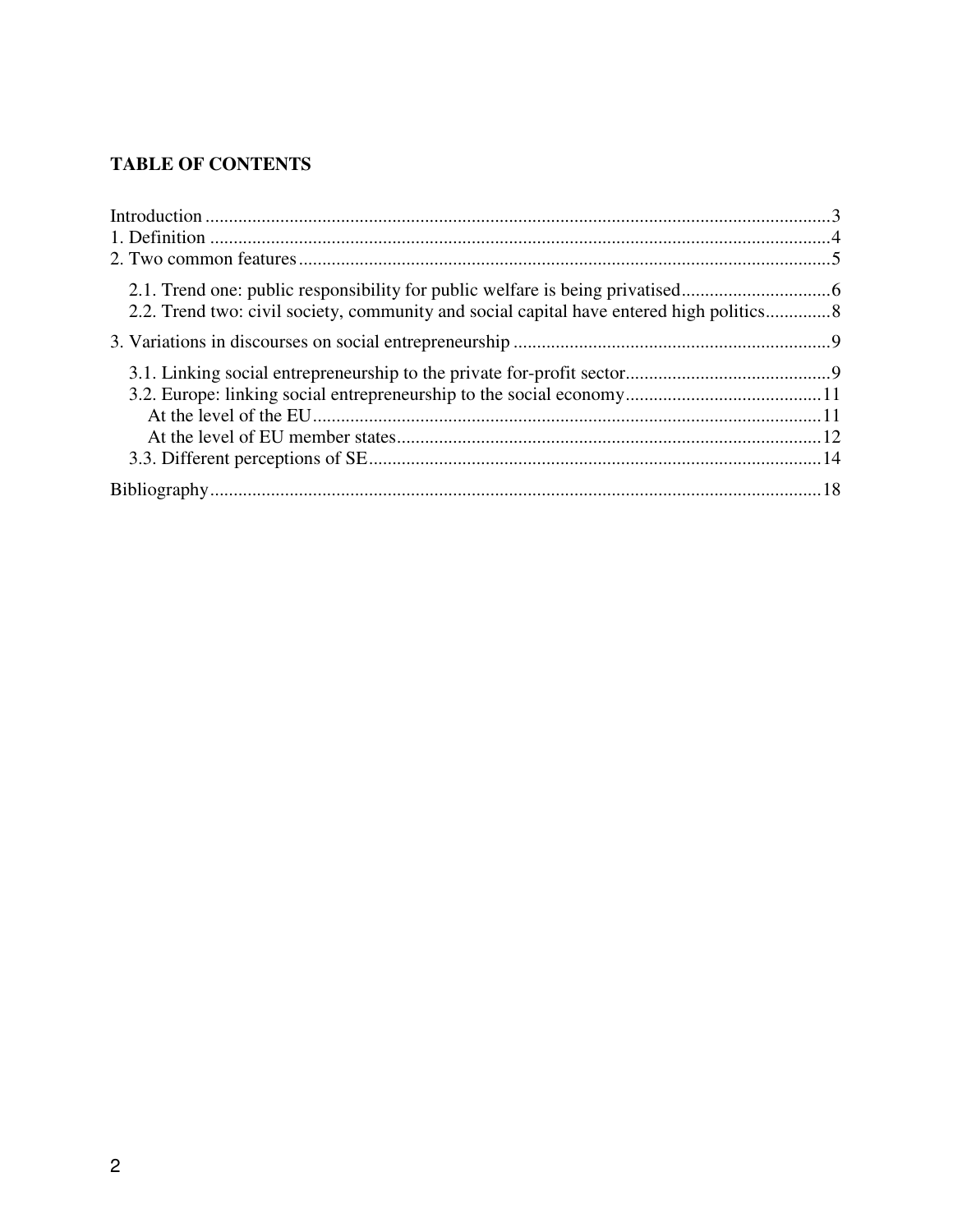#### **INTRODUCTION**

 $\overline{a}$ 

Entrepreneurship has been a well-defined area within economic theory since Schumpeter published his seminal work in 1911 (Swedberg 2000: 22), but *social* entrepreneurship was not a core element in such general entrepreneurship theory, and was hardly dealt with or even mentioned in textbooks and edited review books on entrepreneurship. Steyart and Hjorth (2006) even argue that social entrepreneurship as a field of interest had been neglected in literature on entrepreneurship. They further stress that research on and development of social entrepreneurship was undertaken, until recent years, by scholars and experts who "typically [did] not belong to the core contributors" to the field of entrepreneurship. Instead the interest in social entrepreneurship arrived "simultaneously from very different corners of society with partly overlapping, partly different and even contradictory agendas" (Steyart and Hjorth 2006: 5).

Since the turn of the century this picture has changed. Social entrepreneurship (SE) has managed to conquer centre stage as *the* area within general entrepreneurship theory that attracts full attention, with several textbooks and edited review books being published (Steyart and Hjorth 2006; Nyssens 2006; Mair *et al.* 2006; Austin *et al.* 2007; Nicholls 2008).

Although there are differences between the concepts of "social enterprise", "social entrepreneurship" and "social entrepreneur" (Defourny and Nyssens 2008), the growth of interest in the area is closely related to the fact that social enterprises constitute the fastest growing category of organisations in the USA today (Austin *et al.* 2003), and to the fact that universities and business school around the globe are currently involved in various BA, MA and PhD programmes in social entrepreneurship and social enterprise<sup>1</sup>. There is a fast growing interest for this field among both academics and practitioners in the area. In 2006, it was estimated that 75 per cent of all academic articles on social enterprise and social entrepreneurship had been published between 2002 and 2005 (Steyart and Hjorth 2006). Two large-scale studies, carried out in 2008 by the universities of Trento (Italy) and Cambridge (UK), indicate that there is a growth in the interest, among professionals who have previously worked in the public or private sector, to work for social enterprises<sup>2</sup>.

Why has social entrepreneurship managed to attract so much attention in recent years? Why is it a rapidly expanding field of interest across all sectors in contemporary society? In the *commercial market sector*, social entrepreneurship is closely related to - and yet different from such corporate strategies as Corporate Social Responsibility (CSR), Corporate Social Innovation (CSI) and the Triple Bottom Line. In the *public sector*, social entrepreneurship is related to an experimental turn in social policy and planning that has been taking place in European countries and the EU since the 1980s; we see this both in relation to urban planning (which is now emphasising collaborative planning and local capacity building) and in participatory social

<sup>&</sup>lt;sup>1</sup> Among those, we can cite the University of East London's (UK) innovative Communiversity Programme in Bromley By Bow Centre, which offers a full BA program in social enterprise; Roskilde University's (Denmark) MA program in social entrepreneurship; and MBA programs at business schools in Harvard, Duke, Columbia (USA) and Oxford Universities (UK).

 $2$  Data presented by Carlo Borzaga, Trento University, and Helen Haugh, Cambridge University, at a conference at Durham University in 2008.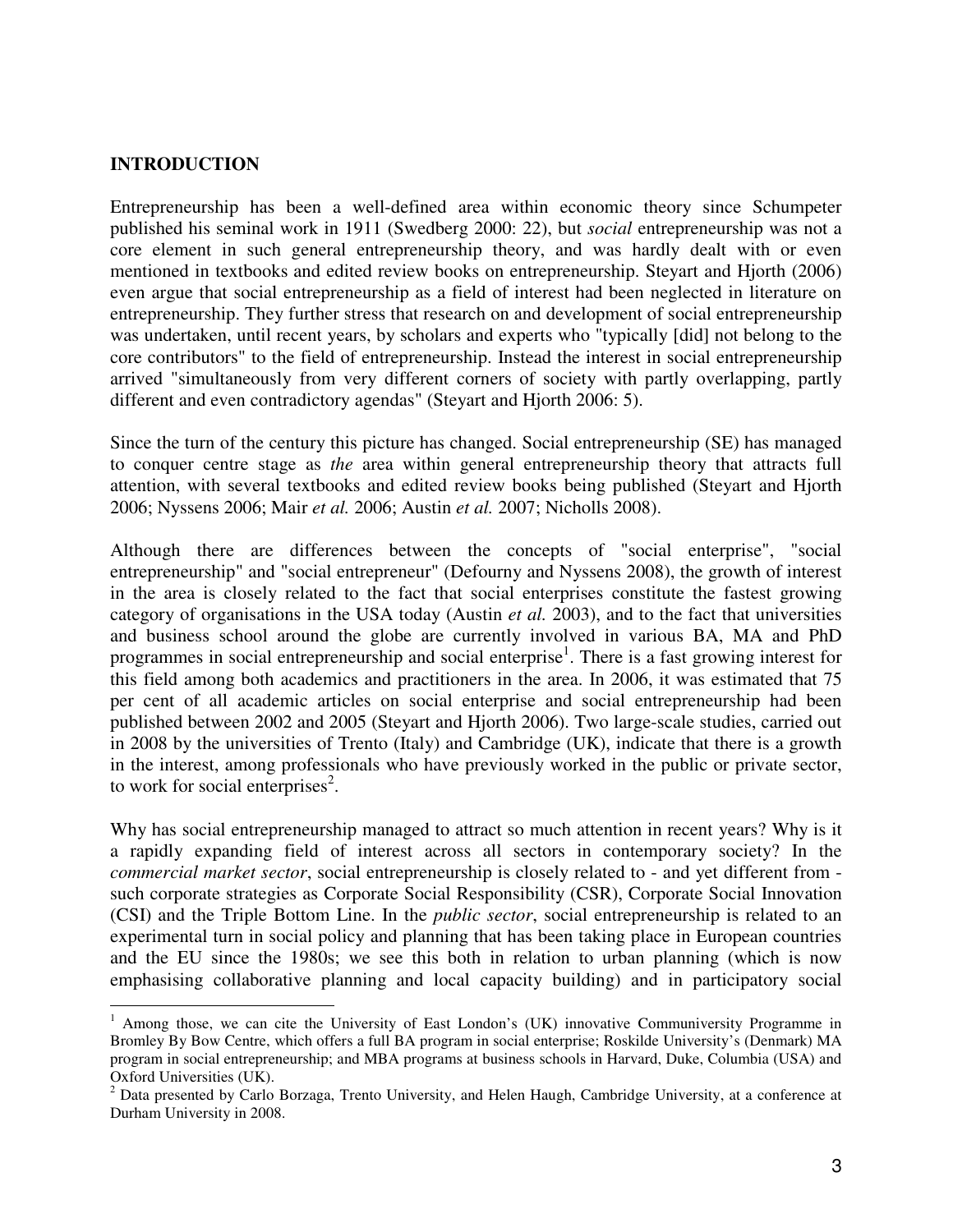policies. In social policy, the poverty programs launched by the EU pioneered, together with pilot programs in a number of European countries, the interest in making social policy more responsive to the participation of both street-level workers and ordinary citizens. In the *third sector*, social entrepreneurship is related in Europe to a transition within non-profit organisations and voluntary associations, which evolve in the direction of becoming agents on a market and providers of welfare services, and in the USA to a dramatic growth in the impact of the third sector since the mid-1980s.

Research on social entrepreneurship was, in its initial phase, driven in the USA and Europe by practitioners and researchers partly with common approaches and understandings and partly with some major distinctions. As such, the field is composed of a mixture of common trends and backgrounds, on the one hand, and of a considerable amount of variation in the ways social entrepreneurship is emerging, on the other hand; this variation is the result of changing balances and relations between state, market and civil society in the provision of welfare services and work integration in the USA and Europe.

After defining social entrepreneurship, we will first discuss two common features in the current intensive interest, among academics, experts and policy makers, in social enterprises and social entrepreneurship as a way of renewing the welfare state and most of all a way of reframing the balance between the three sectors - state, market and civil society. We will then stress some basic variations between powerful mainstream discourses of social entrepreneurship in respectively the USA and Europe. Finally we will conclude by emphasising that benefits can be gained, from both the common trends and the variations, by developing a method of transatlantic social entrepreneurship learning.

## **1. DEFINITION**

Social entrepreneurship can be defined as "*the creation of a social value that is produced in collaboration with people and organisations from the civil society who are engaged in social innovations that usually imply an economic activity*" 3 *.*

This definition is based upon four criteria: social value, civil society, innovation and economic activity.

The first element in the definition states that social entrepreneurship is linked to the creation of a social value. This element (unlike the remaining three elements, which may be more contested) is present in most approaches to social entrepreneurship and social enterprise. Social value can be *broad and global*, as for Ashoka, that works with a global mission of improving access to basic education, health, clean drinking water and social justice. Social value can also be *narrow and global* but still ambitious and radical, such as for the Grameen Foundation, whose goal is to end global poverty. It can also be *narrow and local*, such as the goal of creating better schemes for ethnic inclusion in specific local communities, or *broad and local*, such as the goal of improving

<sup>&</sup>lt;sup>3</sup> Definition based upon a review of literature and definitions offered by networks (such as the EMES European Research Network, the Skoll Centre, CAN and Ashoka) and by individual scholars such as Gregory Dees, James Austin, Charles Leadbeater and individual scholars from the EMES network.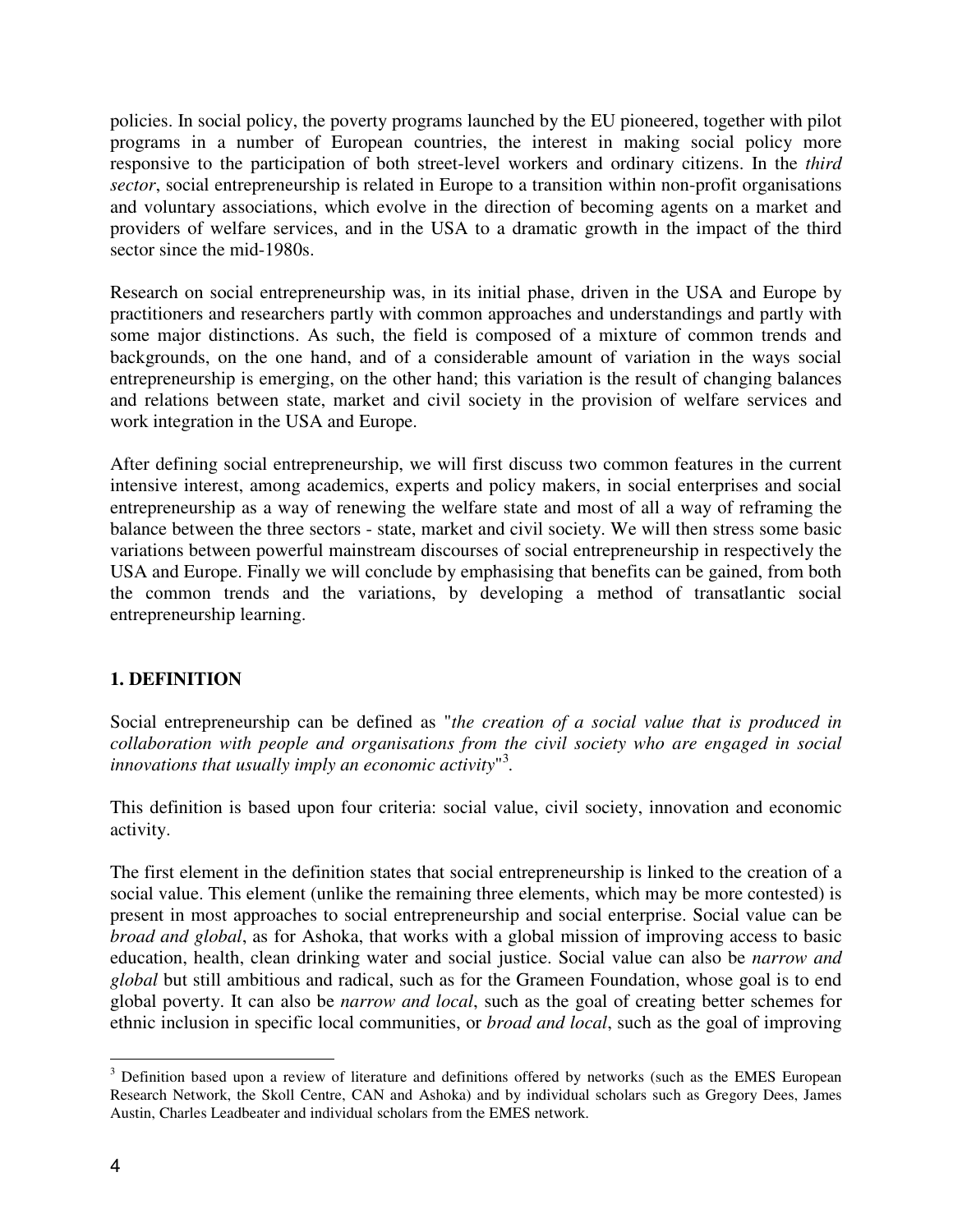participatory citizenship and institutional capacity by the use of bridging and linking social capital in deprived areas.

The "civil society" criterion is important in order to distinguish social entrepreneurship from social activities in the private commercial sector and in the public sector. Even though social entrepreneurship can be said to be located at the intersection of the public sector, the private sector and the civil society, it is important to differentiate it from CSR and CSI in the private commercial sector and from innovative public policies. CSR is limited by the interests of shareholders and owners of private companies, whereas social entrepreneurship is in principle only limited by the interest of creating a social value for the benefit of the stakeholders in the smaller or wider community. The inclusion of the civil society criterion in a definition of social entrepreneurship is also based on the evidence provided by most working definitions from around the world which, in one way or another, put the interests of vulnerable communities high on the agenda and consider social enterprises as promoting and conducting innovative activities in partnership with various types of NGOs, cooperatives, voluntary associations and community groups, although the specific type changes from country to country and situation to situation.

It should not be necessary to stress the criterion of innovation since "innovative social entrepreneurship" seems to be a tautology. However the aspect of innovation is explicitly included in the definition to highlight the fact that social entrepreneurship is about developing a *new* approach to a social problem and not just about the ambition of forming an enterprise.

Activities of social entrepreneurship often - if not always - have an economic impact, either on the communities that are involved in the activity or on the entrepreneurial organisation itself. "Economy" should be understood here in a broad sense, and it should not be limited to the narrow self-interest often related to the notion of "economic man". Researchers in the EMES European Research Network work with a definition of economic activity that implies that the social enterprise or social entrepreneurial activity is based upon a high degree of autonomy and an ambition of producing goods or services as part of the activity. The notion of economy is relevant for all stakeholders in the activity: for the entrepreneur, who takes an economic risk, and for the participants, who may benefit from improved health, the production of social service, community development, access to work, etc.

## **2. TWO COMMON FEATURES**

During the last ten years we have been witnessing a high degree of enthusiasm for all issues that link the tradition of sociology to the tradition of economics. "Social capital", "social entrepreneurship" and "social enterprises" have generated energy and momentum, and ordinary citizens have become committed social entrepreneurs, determined to make a difference. The enthusiasm is comparable to that which marked other historical periods of dramatic change driven by major social movements and religious revivals. In such periods of change, academics and change makers often join forces in the praise of the new "approach":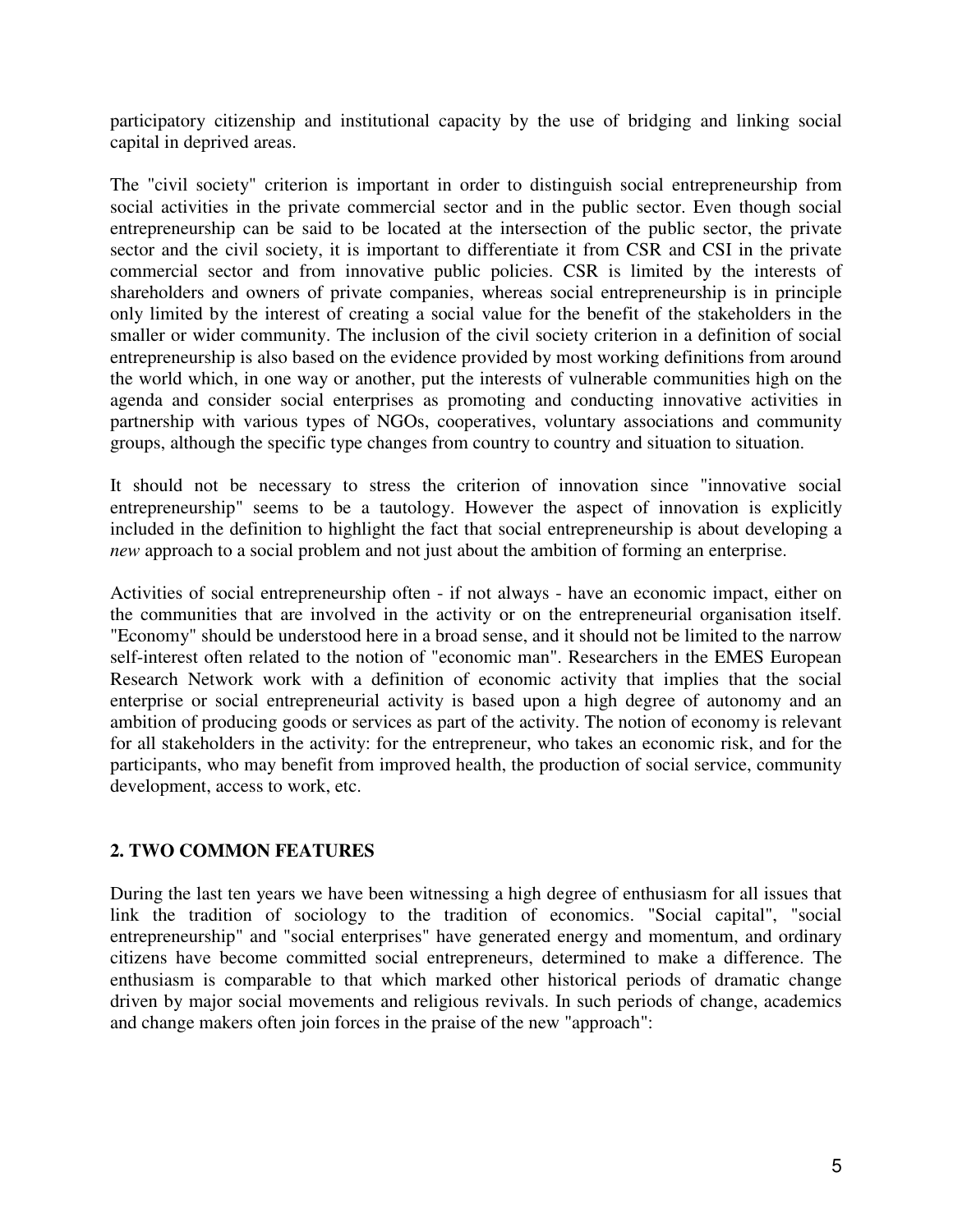*We call into question the systems and processes of government, which are still run by well-qualified civil servants who rarely get hold of the pieces themselves and whose approach has so failed many of our poorest communities. (...) Social entrepreneurs have discovered that business has a considerable amount to teach them. They like business because businesses operate in the real world.* 

(Mawson 2008: 8)

Such contributions to social entrepreneurship are stimulating and important. However, the scientific society is obliged to maintain an analytical distance to the most enthusiastic, generalising, one-dimensional and even self-glorifying approaches. In that context, the present paper will outline some basic trends that are having an impact on the current overwhelming interest in social entrepreneurship.

In order to do so, it is worth clarifying our departing position, namely the assumption that both social entrepreneurship and social enterprise are closely related to two major trends that have had an immense impact on global policy-making since the mid 1980s. The first trend is what we refer to as the "privatisation of the public responsibility for public welfare", with a reference to American scholar Neil Gilbert (2002) and to Victor Pestoff (2009). The second trend is the experimentation with "new forms of solidarity and collectivity" by civil society and social movements as they enter high politics. Figure 1 illustrates how social entrepreneurship can be visually placed between two powerful trends.

Figure 1 – Social entrepreneurship, between privatisation and new forms of collectivity



#### **2.1. Trend one: public responsibility for public welfare is being privatised**

American professor of social policy Neil Gilbert from Berkeley is a harsh critic of the privatisation of public responsibility that he has observed in global developments in the provision of welfare since the 1970s. In his book *Transformation of the Welfare State* (2002), Gilbert analyzes what he considers to be a trend occurring simultaneously in all modern welfare states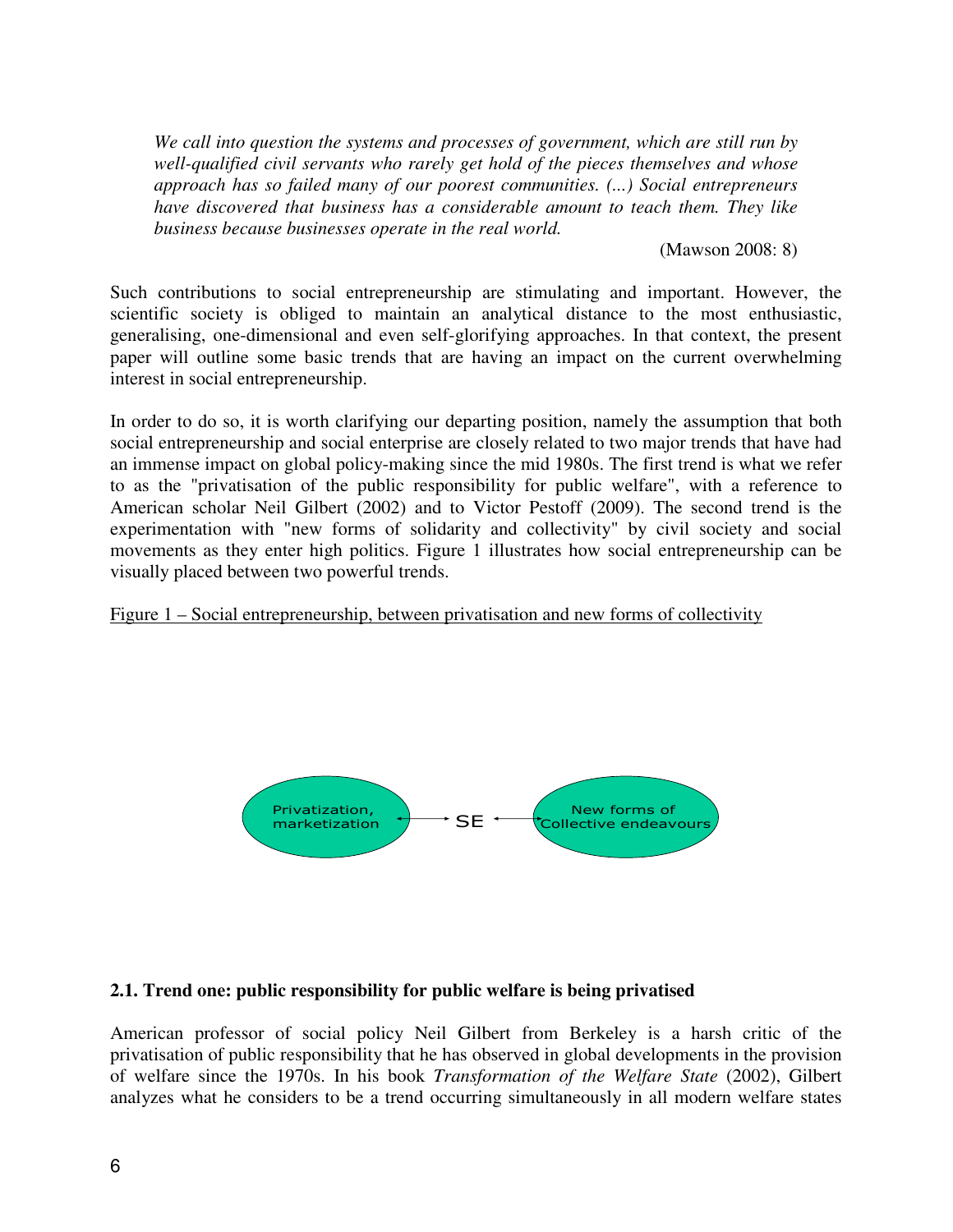across the globe, irrespective of their previous welfare strategies - a trend he has labelled "The Silent Surrender of Public Responsibility".

This consists in a fundamental shift in the institutional framework of social protection that is taking place in all advanced industrialised countries, but, according to Gilbert, with the USA and the United Kingdom as front runners. This is not a process of restructuring or adjustment, but of fundamental alteration of the existing framework for social policies. Indeed, policies previously framed by a *universal* approach to *publicly delivered* benefits, designed to *protect labour* against the vicissitudes of the market and firmly held as *social rights*, are currently evolving into policies framed by a *selective* approach to the *private delivery* of provisions, designed to promote *labour force participation* and *individual responsibility* - or, to put it more bluntly, we are currently witnessing a change from the ideal-type Scandinavian model of social welfare to a marketoriented version, which is identified with the Anglo-American approach and that we term the *enabling state* (Gilbert 2002: 4).

More specifically, what is occurring is a shift towards work-oriented policies, with a privatisation of the responsibility for social welfare and an increase in the targeting of benefits. In terms of citizenship, it is a shift from an emphasis on the social rights linked to citizenship to the civic duties linked to being a community member. Gilbert supports his argument with evidence of changes in basic welfare areas such as benefit policies and pension systems, and with evidence of growth in social inequality. This leads him finally to the conclusion that when all "outer layers of rhetoric" are peeled off, "we arrive at a common core of market-oriented social policies that in essence represent the triumph of capitalism" (Gilbert 2002: 182).

*If* this change is actually occurring, then it is mandatory to consider how far *social entrepreneurship* and *social enterprises* and the related issue of *Corporate Social Responsibility* are part of this serious and comprehensive attack on the post-war horizon for the direction of the welfare state in the advanced industrialised nations.

The important lesson of Gilbert's analysis is that the vision of a universal orientation of an institutional, redistributive and intrinsic welfare state was not restricted to Scandinavian or other European countries. The words of such excellent scholars as Theda Skocpol (2003a) and Neil Gilbert (2002) indeed bear witness to the fact that this ambition for the development of the welfare state was more similar on both sides of the Atlantic than what we have been told by generations of welfare theorists. In an outstanding study, Skocpol (2003a) has documented the fact that the universal orientation of the welfare state was not restricted to European countries, as European welfare theorists have often argued (Esping-Andersen 1990). On the basis of several large-scale empirical studies of how government and civil society-based institutions have related to each other, Skocpol stresses that "the U.S. version of the modern welfare state" was thoroughly intertwined with voluntary membership associations, and that, even through the post-World War II era, "popular social programs in the United States were never 'welfare' handouts for the poor alone. They were inclusive benefits or services, exactly the kinds of government activities likely to be favoured by massive voluntary federations that spanned places and bridged classes" (Skocpol 2003a: 72). With this, Skocpol questions an assumption held by many welfare state theorists, namely the fact that a modern welfare state with a universal and institutional orientation never existed in the USA.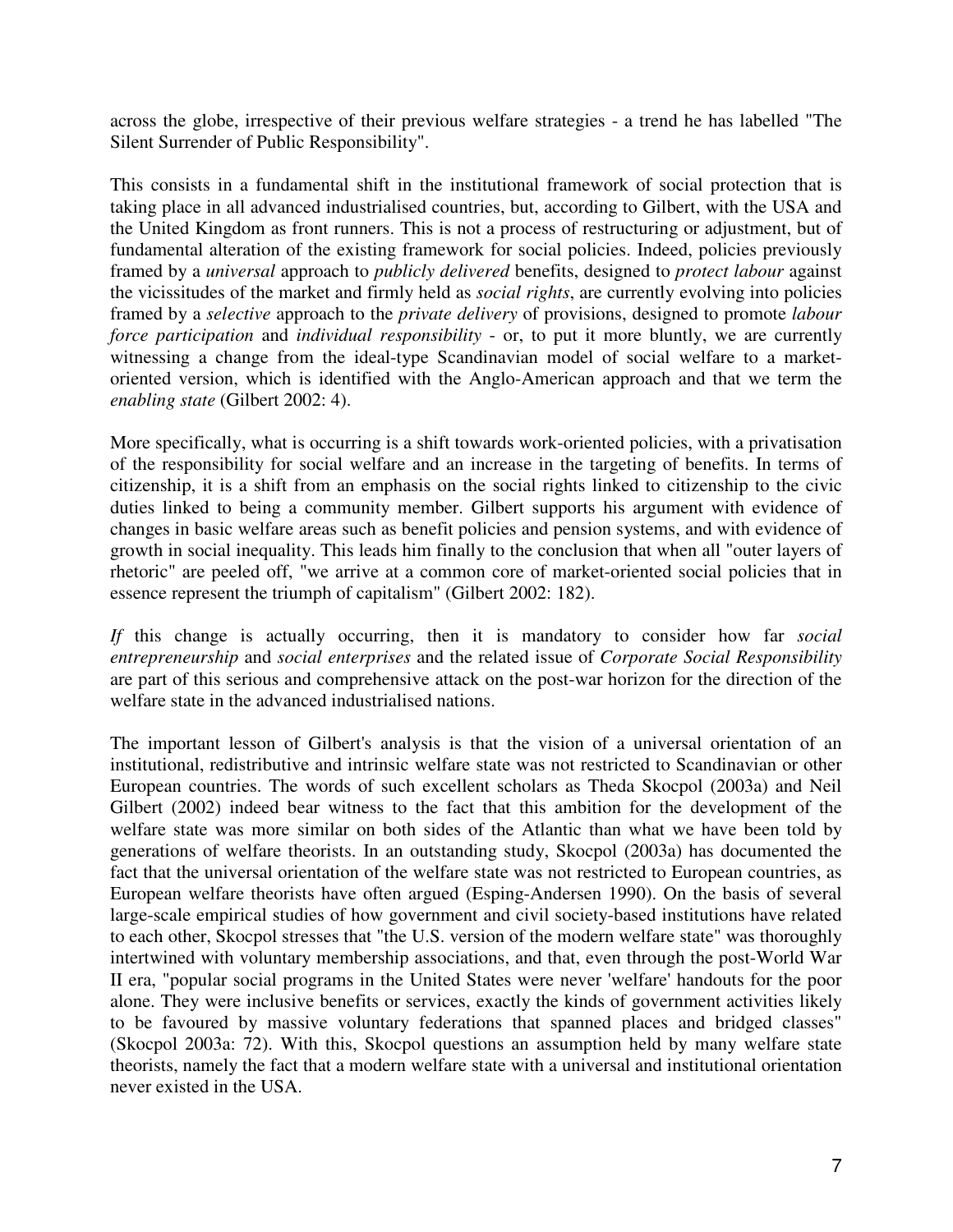From the 1970s onward, however, due to financial and organisational difficulties, "the European welfare state systems began to crumble" (Borzaga and Santuari 2003: 38). The new trend in the welfare state orientation was towards restructuring in order to decrease public responsibility for social problems. New paradigms were self-help, activation and enabling efforts: "Increasing dissatisfaction with state welfare in many countries provided fertile ground for the rapid advance of a New Right market ideology of welfare. (...) At the international level, structural adjustment policies subordinated state welfare to an economic growth agenda, reproducing on a global scale the increasing polarisation, disenfranchisement and social division that the market was bringing to the North." (Taylor 2003: 3)

Since the 1970s European welfare states have adopted another ambition than the universal orientation implied in the institutional redistributive model of welfare, re-introducing individual responsibility and membership instead of public responsibility and citizenship as the foundation of modern welfare states. The pressure on the individual person to show responsibility is found in the mix of local units producing services, the push for privatisation in the direction of private insurance schemes and private retirement schemes, and the push for citizens to become shareholders: "By emphasising the responsibility of local private units for the delivery of social services, the enabling state encourages a solidarity that is linked to membership in law-abiding, community-based, voluntary associations, which fosters the accumulation of social capital. At the same time, however, the push for privatisation also includes support for tax expenditures that subsidise private retirement schemes through work-related pensions, as well as individual retirement accounts, which promote the accumulation of economic capital" (Gilbert 2002: 171). On a global level, there has been a constant increase in the number of private shareholders – who, through acquiring shares, become "members" of the international financial marketplace: indeed, the change of direction in the modern welfare state is underpinned by a considerable growth in the number of shareholders in countries as different as the USA, Germany and Sweden.

If the "alteration thesis" posed by authors such as Skocpol, Gilbert, and Borzaga and Santuari is plausible, we can expect two types of changes related to social enterprise and social economy. First, we can expect a change in the composition of social capital, which will probably evolve in the direction of various forms of bonding social capital, based upon group loyalties and membership schemes, even in countries with a history of investing in policies that primarily worked with schemes of bridging and linking social capital. Next, we can expect the emergence of a model of social enterprise unable to balance between advocacy, active citizenship, empowerment and deliberation, on the one hand, and social service delivery, on the other. This is already now a reality that many social enterprises and social entrepreneurs are experiencing in their daily life.

## **2.2. Trend two: civil society, community and social capital have entered high politics**

Even though a perfect match may exist between the prevailing trend of privatisation and marketisation, on the one hand, and the vocabulary of social enterprises and social entrepreneurship, on the other hand, this is only one side of the coin. The re-orientation of welfare states in the direction of privatisation and membership is not only favouring private and individual responsibility; it is also generating a new role for civil society and creating a new and improved room for collective and solidarity movements to influence the future evolution of the welfare state. The paradox is that social enterprise and social entrepreneurship can be seen not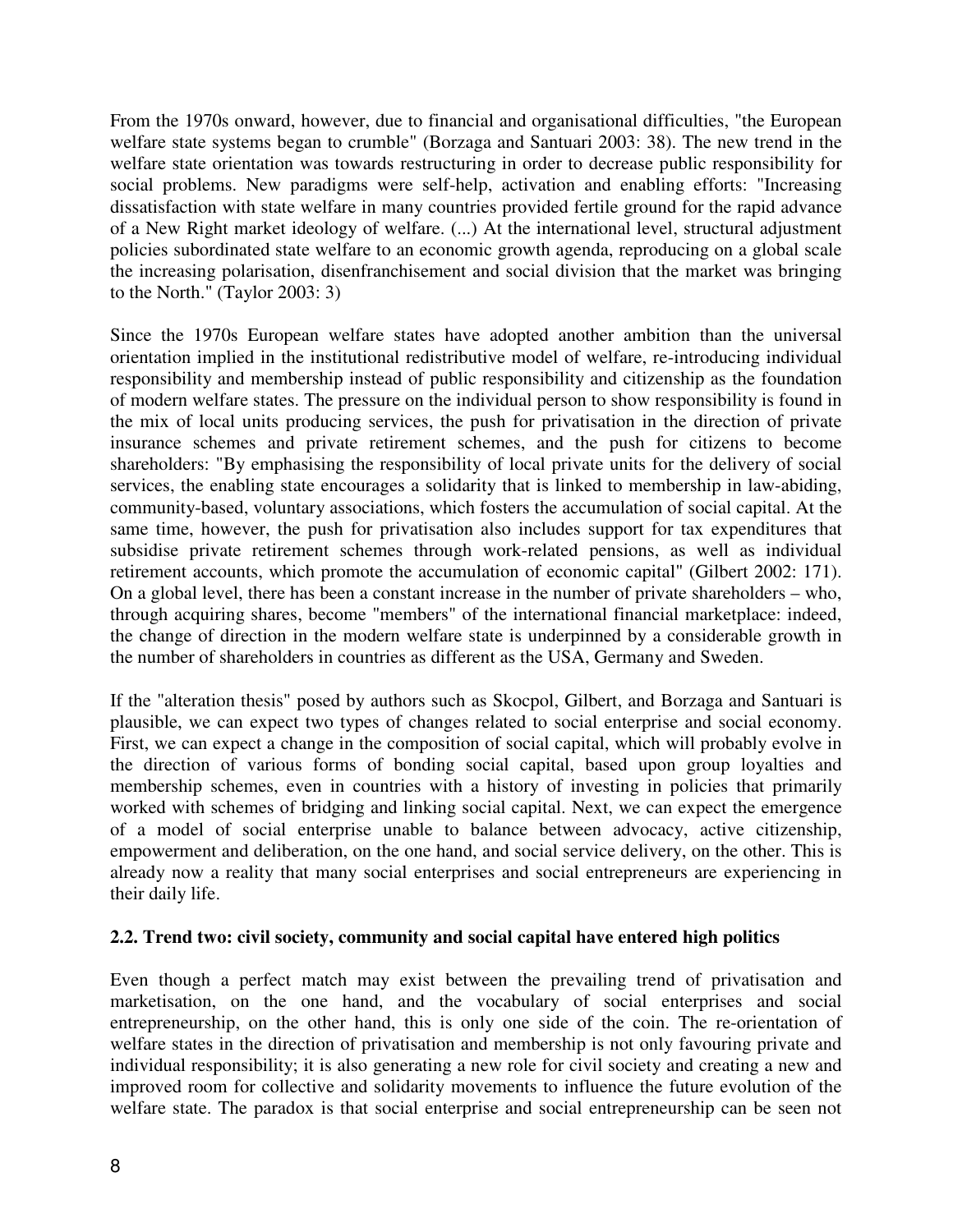only as elements in a process of privatisation but also as a manifestation of the power of civil society.

This trend towards the emergence of new forms of solidarity and collectivism is almost as fundamental as the first trend to understand the background for the current enthusiasm for social enterprise and social entrepreneurship. Some experts and observers even claim that the prevailing financial crisis in October 2008 could very well have paved the way for a further elaboration of the "solidarity economy" as an alternative to the shareholder-based private economy.

In 2000 already, World Bank researcher and Harvard affiliate Michael Woolcock welcomed the current interest in social capital and civil society because it facilitates the re-entry of sociology into high-level policy discussions on the impact of local civic engagement on the efficiency of state institutions (Woolcock 2000). As such, the social capital vocabulary is merely a new concept for addressing "old" issues, previously dealt with by classical sociology in terms of "community" and "*Gemeinschaft*" and by political science in terms of "civil society".

During the last two decades, more precisely since the velvet revolutions that swept through Czechoslovakia and other Central and Eastern European countries in 1989, we have witnessed an increase in the expectations regarding the role of the "community" and civil society as a cornerstone for the development of democratic governance and, even more importantly, for the provision of welfare services. Taylor (2003) referred to this as a turn from pure market supremacy to a readiness to invest in social capital and local community. Despite a considerable amount of scepticism about how profound this readiness is, she welcomes it and states that it is "encouraging to see the attention being paid by policy makers and academics across the world to the need to invest in social capital" (Taylor 2003: 2).

How is this increase in policy expectations regarding the role of the third sector to be understood? Is it a sign indicating that the actual impact of civil society as a sphere where social solidarity expresses is increasing? Or is it a sign that the private market economy is gradually becoming more interested in a third sector that can generate profits? Or - phrased with inspiration from Habermas - is it a sign of simple colonisation (Habermas 1981)? Or a new ground for deliberation (Habermas 1996)? There are no simple answers to those questions, but we will argue that the way civil society is framed on the policy agenda as a sphere where social entrepreneurship can develop is different in the USA and Europe; this is the subject of the third section of the present paper.

## **3. VARIATIONS IN DISCOURSES ON SOCIAL ENTREPRENEURSHIP**

## **3.1. Linking social entrepreneurship to the private for-profit sector**

Let us look at some trends of the third sector and social enterprise in the USA in order to try to extract some possible answers to the question of why social enterprise and social entrepreneurship is an interesting area of investment for the private for-profit sector: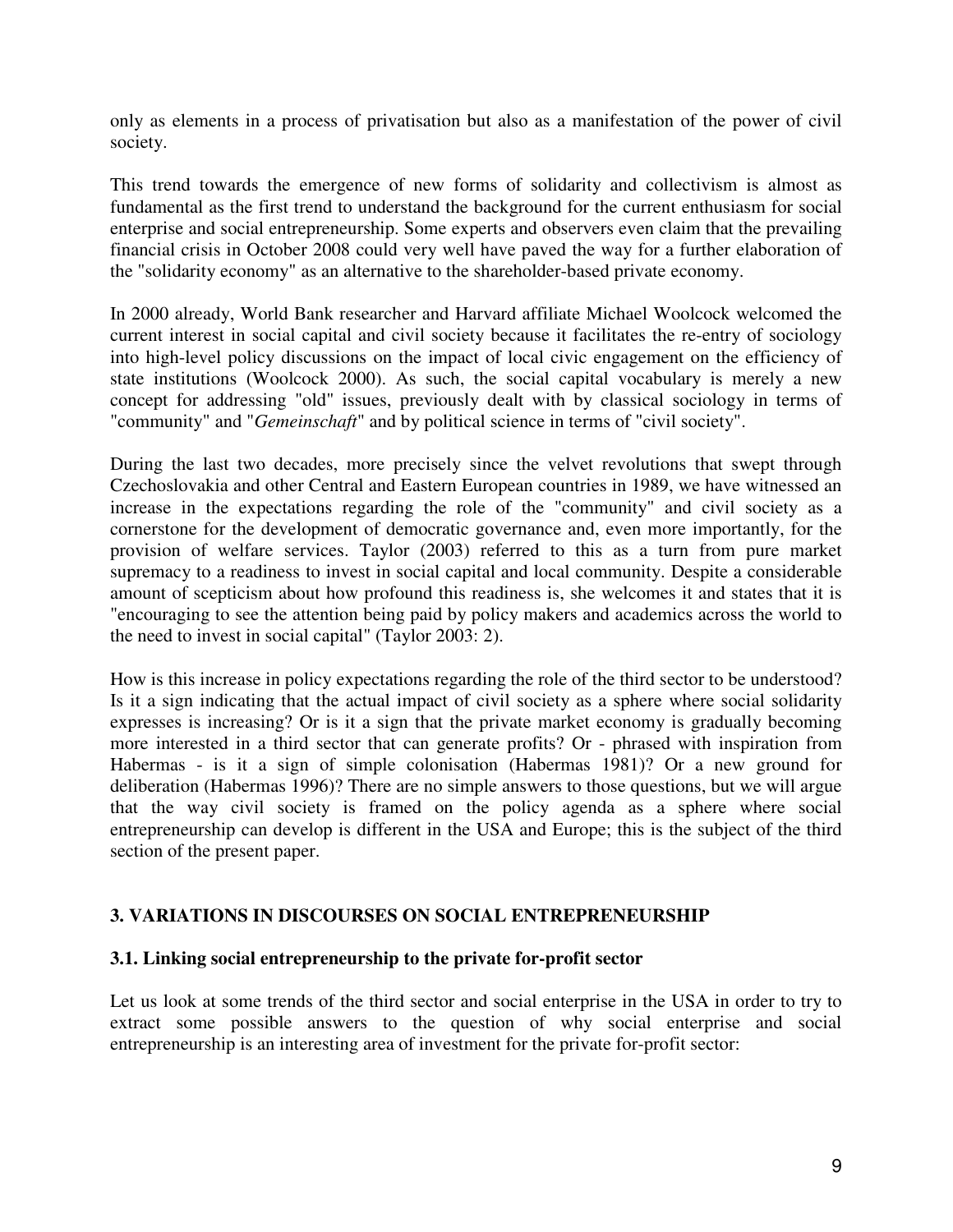- 1. Between 1987 and 1997 the number of organisations in the independent sector\* grew from 739,000 to 1.19 million.
- 2. Between 1987 and 1997 the number of charitable organisations increased at an annual rate of 5.1 percent. This was more than double the rate experienced by the business sector in the same period.
- 3. The nonprofit sector experienced its highest annual rate of growth in employment – namely 4.2 percent - between 1987 and 1992. In comparison, total nonagricultural employment grew by only 1.2 percent in the same period.

(\*) The notion of "independent sector" is often used in different ways; sometimes, it refers only to charity organisations, and sometimes, to all nonprofit organisations. Source: The New Nonprofit Almanac & Desk Reference, quoted from Austin *et al.* (2003).

The importance of the non-profit sector as a service provider in the USA has been increasing rapidly since the end of the 1980s. This evolution goes in parallel with a general expanding interest in enhancing the impact of the "community", the "civil society", and the "third sector" that can be observed not only in the USA but also in Europe. A British study has shown that social entrepreneurial activities are more frequent than commercial entrepreneurial activities (Steyart and Hjorth 2006), and the aforementioned study from Austin *et al.* showed that in the USA "non-profit organisations are the fastest-growing category of organisations".

In the USA the most significant partnership in social entrepreneurship is between the non-profit sector and private commercial enterprises. The binary discourse of social entrepreneurship, which combines elements from the community and the traditional private sphere, constitutes a "meeting point" between civil society organisations and private commercial enterprises. This discourse is a very strong voice among international pundits of social entrepreneurship. In his book, *The Social Entrepreneur*, Andrew Mawson recommends that social entrepreneurs seek inspiration in the way private commercial enterprises manage change. With other strong voices he questions "the systems and processes of government" and he recommends that social entrepreneurs instead learn from procedures developed in the world of private business. Whereas, according to him, the civil servants work in an imaginary world, social entrepreneurs "like business because businesses operate in the real world" (Mawson 2008: 8). In an interview with the Guardian (Jan. 9, 2008) Mawson even radicalises the critique of both the welfare state and what he considers to be the liberal ideology of rights and "endless meetings".

Mawson and other pundits of the civil society-commercial enterprises alliance are powerful discourse makers, who offer a "recipe" for successful social entrepreneurship consisting of M+C-S, where M stands for market, C for civil society and S for state. In their view, successful social entrepreneurship takes place when agents from civil society organisations form partnerships with agents from market-based private enterprises without any "obstructing" intervention from the state.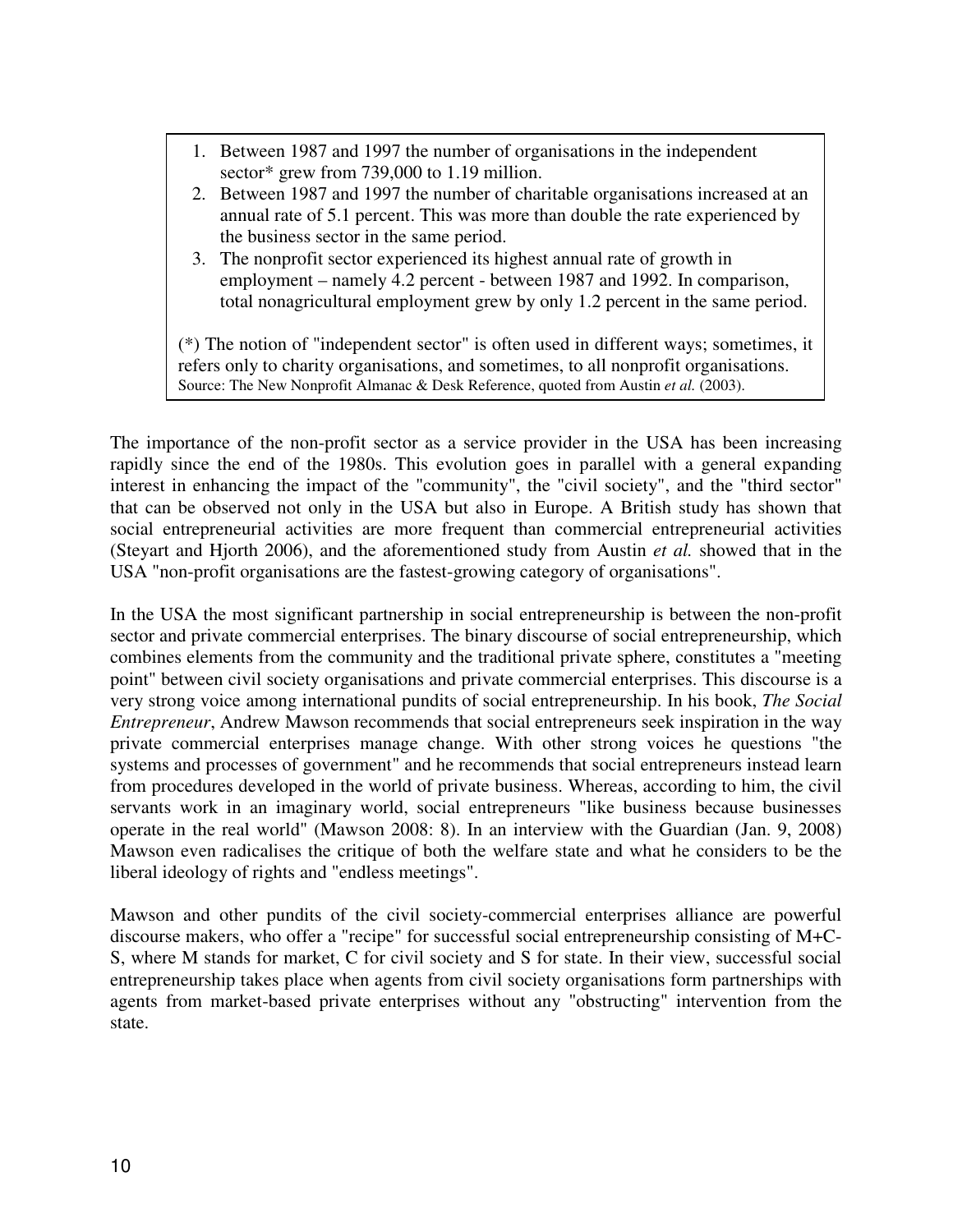#### **3.2. Europe: linking social entrepreneurship to the social economy**

With the establishment of advanced economic and political integration and cooperation at EU level, discussions within Europe about the potential of social enterprise and social economy have intensified. Leaders from the European Commission acted, several years ago already, as discourse makers emphasising the historical and current importance of the social economy both for the functioning of a modern market economy, for the functioning of democratic governance, and for the generation of participation and citizenship. Altogether these discourses result in accentuated expectations regarding the role of the civil society as a cornerstone in modern liberal democracies. However, the speed at which this new role for civil society gains momentum, both at the level of the EU and among the different member states, varies.

#### *At the level of the EU*

 $\overline{a}$ 

Promoting social enterprise has been highlighted as a goal in policy documents and initiatives from the European Commission, both as a contribution to the market economy and as a way to improve and sustain forms of active citizenship. For the speeches given by leaders of the European Commission to become more than celebrations of the history of the social economy, they should be followed by the adoption of concrete policies and frameworks that would allow benefiting from the energy in the new social sector that is currently sweeping the world under the flags of SE.

The European Commission has partaken actively in the identification of a European social economy – a sector which, historically, has had an immense impact on European societies for more than a decade. Former President of the European Union Romano Prodi considers institutions in the social economy to be important for the provision of welfare services and for the promotion of citizenship, and to be important contributors to democratic governance. According to him, enterprises in the social economy are distinct from the market economy and from the private for-profit sector, since "their primary purpose is not to obtain a return of capital. They are, by nature, part of a stakeholder economy, whose enterprises are created by and for those with common needs, and accountable to those they are meant to serve". Social enterprises are also distinct from the state sphere, since they are based on "voluntary participation, membership and commitment"<sup>4</sup> .

In his message to the First European Social Economy Conference in Central and Eastern Europe, in October 2004, Erkki Liikanen, who was then EU-Commissioner for Enterprise and the Information Society, stressed that the social economy in Europe represented 10% of the total GDP of the EU, and as such had to be considered to "play a full part in our market economy, and [had] done so for over a century". In his speech to the European Co-operative Convention that took place in Brussels in February 2002, Romano Prodi, who was then President of the European Commission, talked about the role of co-operatives, which form an important part of the European social economy; Mr. Prodi stressed that co-operatives are not only a clear "demonstration that the spirit of solidarity which is at the root in no way clashes with an

<sup>4</sup> http://europa.eu.int/comm/enterprise/entrepreneurship/coop/introduction.htm.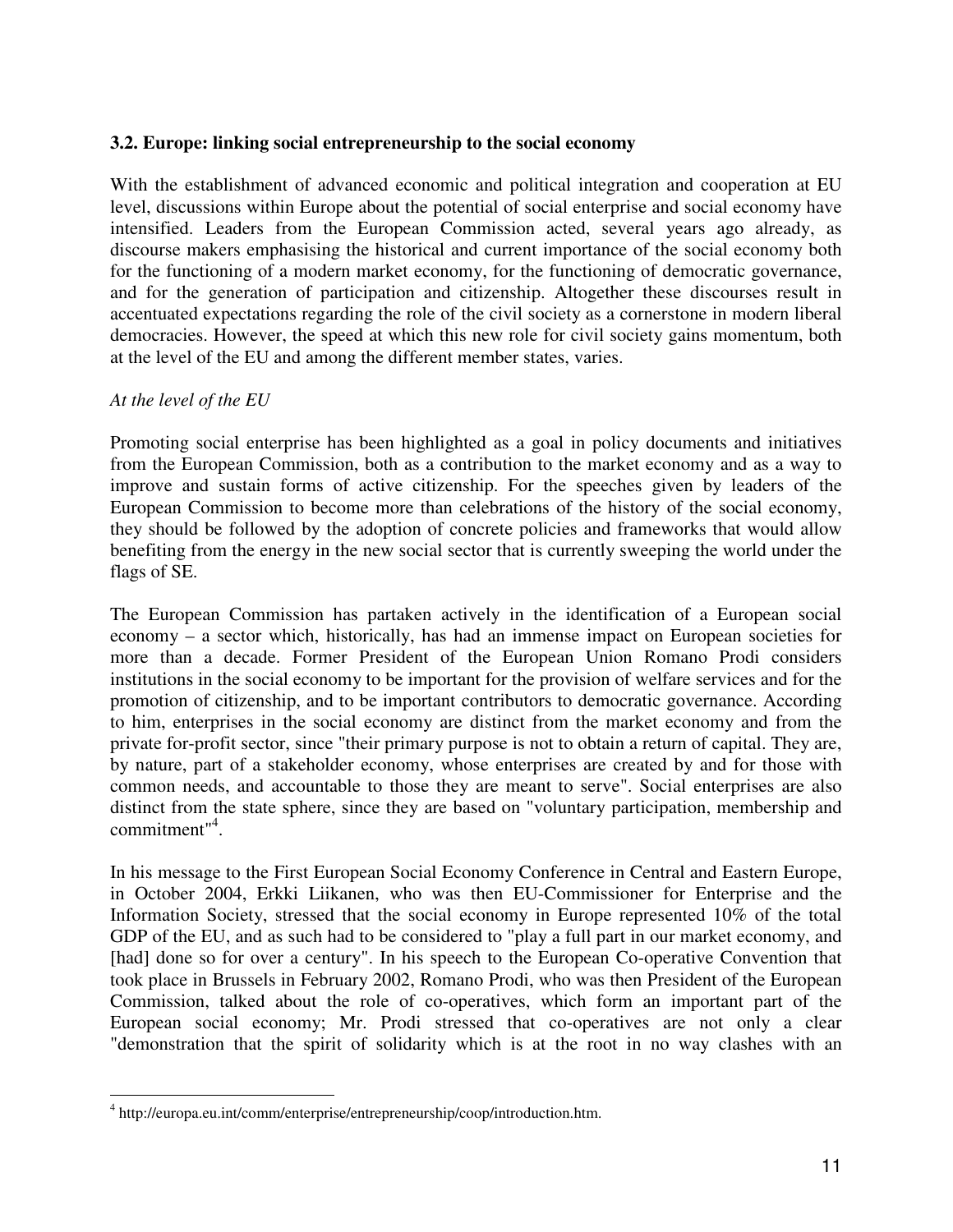entrepreneurial outlook"; co-operatives also constitute an integral part of European economy, since they "employ 2.3 million people in the European Union alone" (Prodi 2002).

What made co-operatives so special to the President of the EU is that they combine an entrepreneurial orientation with the added value linked to their being "schools of participation and active citizenship". This input, Mr. Prodi notes, is imperative to make European institutions function in the future, since "participation is at the very heart of our European values and we cannot remain passive in the face of its decline".

Romano Prodi and Erkki Liikanen's speeches must be recognised as important and powerful contributors to the discourse on SE. However, in order to sustain social entrepreneurship, social enterprises and the social and solidarity economy as real and powerful alternatives to marketbased social solutions, it is about time that the support structure and policy framework for social enterprises be reinforced, both at the national level and at the level of the EU. Looking at current developments in some of the member states might prove useful in this regard.

## *At the level of EU member states*

Several policy initiatives aiming to support and strengthen social entrepreneurship have recently appeared in European countries, both as a contribution to the production of welfare services and as a way of increasing the role of active citizenship. The way the governments of European countries support SE varies from a focus on competencies and capacity-building initiatives to the adoption of policy frameworks and legal initiatives both aimed at improving the conditions for the development of "another economy".

Denmark was one of the slowest European countries to engage in large-scale initiatives; however, this situation gradually began to change from 2007 onward; indeed, in 2007, 2008 and 2009 respectively, three major initiatives were launched in this country to support competence- and capacity-building as well as policy making within the field of social enterprise:

- In 2007, the Centre for Social Entrepreneurship was founded at Roskilde University, with a grant of almost 1.5 million euros contributed by the Danish Parliament. The purpose of this centre is to become a "greenhouse" for learning and building competences in social entrepreneurship, with a view to improving the living conditions of socially marginalised people. A new Master program in Social Entrepreneurship was set up within this centre in 2008 and some 45 students enrolled. The program is a midcareer master program for adult part-time students who already hold a BA or MA degree from college or university and who are currently working in the field of social innovation as professionals in NGOs, voluntary associations and public agencies.
- In 2008 another grant made by the Danish Parliament allowed the creation of the Centre for Social Economy. The purpose of this centre is to offer consultancy services and to support the dissemination of knowledge among social enterprises, private enterprises and voluntary associations about all kinds of practical aspects of social enterprise, with a view to strengthening the capacity of local social enterprises and the social economy in Denmark.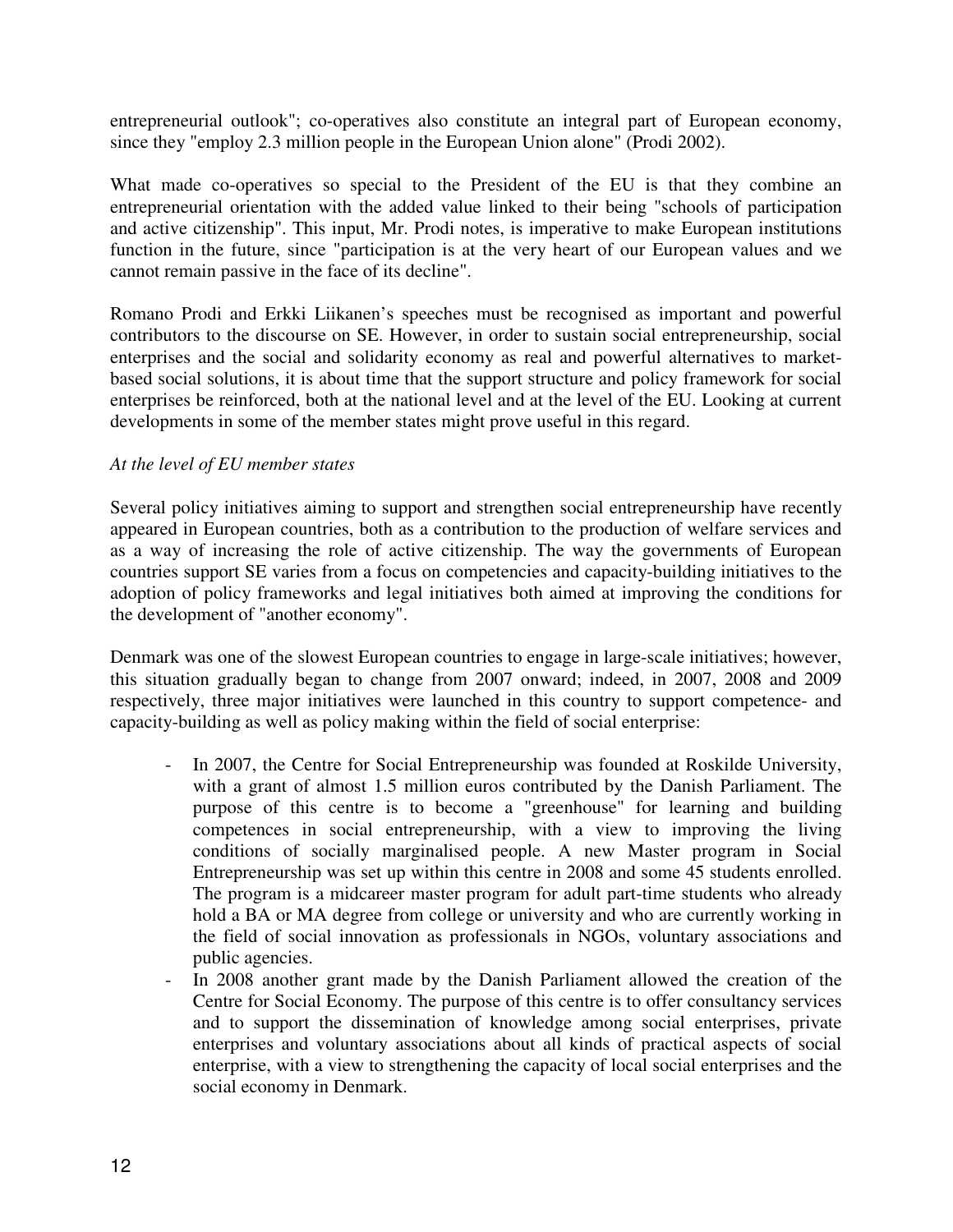- In 2009 the influential magazine and think tank Monday Morning initiated a collaboration among many public organisations, private enterprises and associations; this collaboration aimed at formulating a National Strategy for Social Entrepreneurship, to be presented to the general public at the first big nationwide conference on social entrepreneurship, organised at Roskilde University in January 2010. The ambition is to convince the government to start a process of adoption of an adequate financial and legal structure for the benefit of sustaining organisations, enterprises and initiatives in the social economy.

A number of countries such as the UK, Italy, Finland and, to a certain degree, France and Sweden have adopted special policy frameworks and legislation that improve the possibilities for social entrepreneurs and social enterprises to generate workplaces and new initiatives aimed at improving the situation for socially marginalised people. Many of the programs implemented in these countries are questioned by researchers and practitioners, but they nevertheless often serve as fruitful "greenhouses" for a European discourse on the various flags of SE.

One example hereof is the recently developed legal framework for Community Interest Companies (CICs) in the UK. In order to register as a CIC, an organisation must comply with several criteria:

- It must "satisfy a community interest test, confirming that the enterprise will pursue purposes beneficial to the community;
- [It must have an] asset lock CICs are prohibited from distributing profits they make to their members; a CIC's residual assets, when it wounds up, will not be distributed to its members, rather they will pass to another similar organisation with restrictions on profits distribution, like another CIC or a charity;
- CICs are required to provide an annual community interest company report to the registrar of companies" (Spear 2008: 81).

In the course of the research project entitled "Alternative Employment and Integration of Socially Marginalised Groups" (Hulgård *et al.* 2008), several voices arose to contest and debate how fruitful CICs really are when it comes to developing a solidarity economy as an alternative to the private commercial economy and to public agencies engaged in the provision of social services and workplaces. Among the comments - some positive, others negative - made by consultants and practitioners working on a daily basis with CICs and other types of social enterprise, the following are worth mentioning:

- "I would never advise a non-profit to change into a CIC. Some of the old enterprise models give a better framework for doing the same";
- "CIC is a new legal framework that gives a much better platform for social enterprises and hybrid community enterprises";
- "CIC is only a brand that allows you to receive grants and take in volunteers".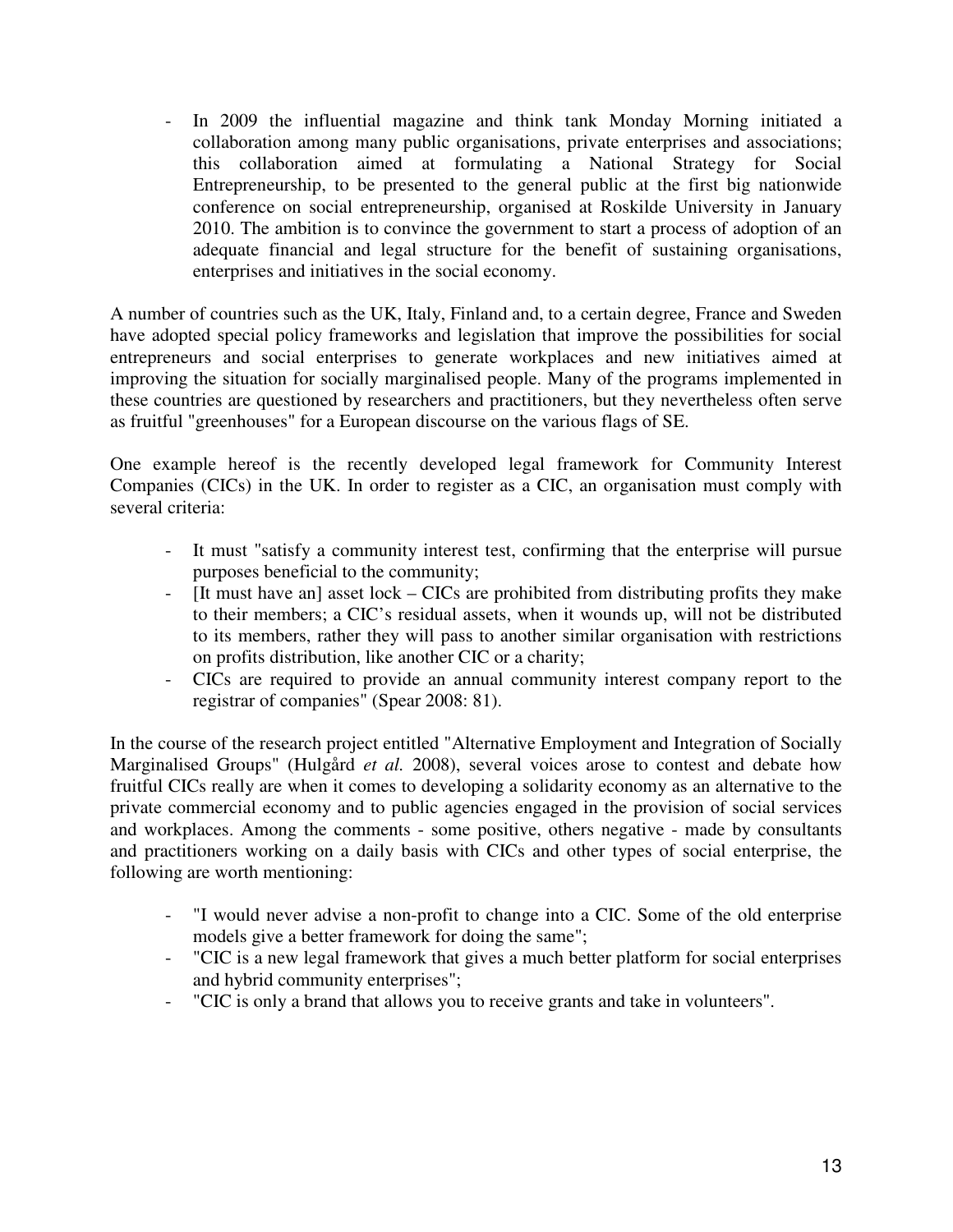At the conference entitled "Listening to the Social Entrepreneur", organised by University of East London in October 2008, Dai Powell (CEO of the HCT group<sup>5</sup>) stated that "social enterprise is the way of building an equitable, just and human world". He also claimed that the current financial crisis could very well be the chance for social enterprises to advance their interest as an alternative economy - a solidarity economy.

## **3.3. Different perceptions of SE**

European efforts aimed at the making of a new social economy, with a crucial place for social enterprises, cannot be exclusively considered as being part of what Neil Gilbert considers to be rampant privatisation in the form of the ultimate triumph of capitalism (Gilbert 2002: 181-2). Indeed, the picture of social policies in present welfare states is much more blurred and complex than the one painted by Gilbert, who subordinates several mutually contradictory socio-economic and political trends under one paradigm: the triumph of capitalism. Not all types of social service production that mix providers and consumers in new forms can be subsumed under the patronage of an "enabling state" leading to further privatisation.

Extreme generalisations should be avoided, especially if they are not based on solid evidence. But for the sake of pinpointing trends in a time of rapid change, defining an *ideal-type* of two different models of social enterprise and using these for empirical research seems relevant. Moreover, the differences between the US models and the European models of social enterprise and social entrepreneurship are also already backed up both by empirical evidence - derived from research undertaken by researchers from the EMES network (Borzaga and Santuari 2003; Evers and Laville 2004; Defourny and Nyssens 2008; Pestoff, 2009) and from the Skoll Centre at Oxford (Nicholls 2008) - and by research aiming to understand the historical differences between the North-American and the European models of welfare (Salamon and Anheier 1996). Pestoff (2009), for instance, argues that although social enterprise approaches in the US and Europe are far from being identical, "they are nevertheless a rough functional equivalent" (Pestoff 2009: 53). However, Pestoff also underlines the fact that there are significant differences between the two models of SE. Those differences first of all concern governance and incentive structures.

Table 1 lists some of the differences between the US and the European discourses on SE that have been described in this paper.

 $\overline{a}$ 

<sup>&</sup>lt;sup>5</sup> The HCT Group is an award-winning and rapidly growing social enterprise providing public transport services, with six bus depots in London and two in Yorkshire.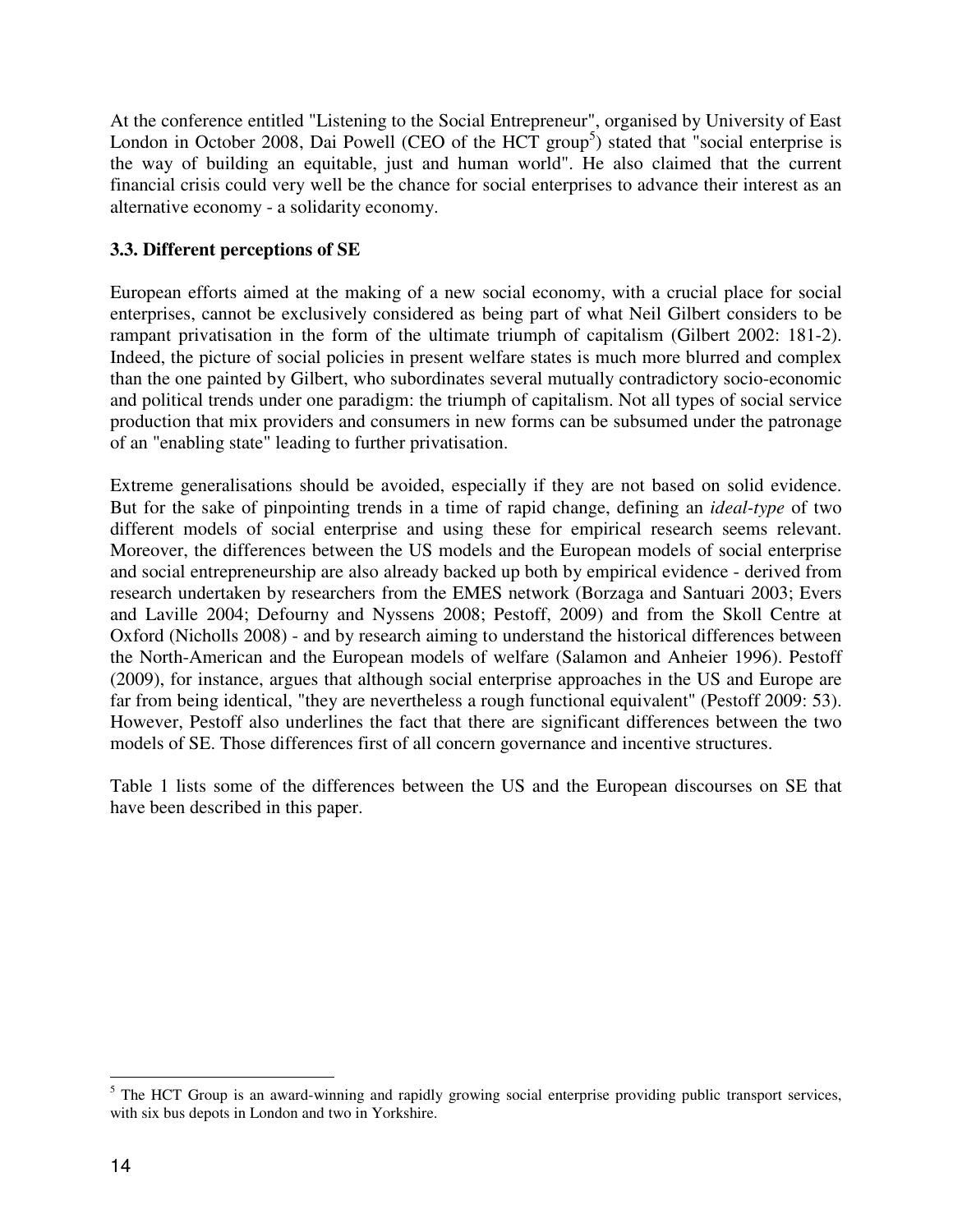|  | Table 1 - Differences between USA and Europe regarding major SE discourses |  |  |  |  |  |  |
|--|----------------------------------------------------------------------------|--|--|--|--|--|--|
|--|----------------------------------------------------------------------------|--|--|--|--|--|--|

| USA                               | Europe                      |
|-----------------------------------|-----------------------------|
| + Associations                    | + Associations              |
| + Private enterprises             | + Public organisations      |
| $+$ Business community & Business | + Public sector involvement |
| management                        | - Private enterprises       |
| - Public sector involvement       | + Shared responsibility     |
| + Individual responsibility       | + Social economy /          |
| + Innovation                      | Solidarity economy          |
| + Social purpose enterprise       |                             |
|                                   |                             |

The table shows that, as a matter of empirical evidence, both in the US and in Europe, associations and other organisations in the civil society are the basic organisational body of social entrepreneurial (and other SE) initiatives. But, beyond this common feature, the differences between the two models are more numerous than the similarities.

As the left column shows, US approaches, generally speaking, tend to emphasise the relation between associations/communities and the corporate world as the engine driving social enterprise.

Initiatives launched both by the European Union and by individual European countries can be considered as important strategic contributions, laying out the premises for a third way between "the triumph of capitalism" (Gilbert 2002) and the "old" institutional-redistributive model of welfare, with state dominance. Prodi stressed that some of the most urgent challenges nowadays lie at the blurred intersection of politics, social cohesion and economics: institutions in the social economy are, *qua* schools of democratic participation and active citizenship, to be considered as cornerstones in modern democracies, but they are also important socio-economic actors as service providers and job-makers.

There are at least two lessons to be learned from the analysis of European tradition. The first lesson is that there is in Europe a historical tradition of linking social entrepreneurship and social enterprises to the issue of democracy and participation. The second lesson is that social entrepreneurship takes place at the intersection between the "old" sectors – i.e. the public, the traditional private for-profit and the civil society sectors; it is summed up in the following way by Marthe Nyssens: "Social enterprises can be said to be located in an intermediate space at the crossroads of market, public policies and civil society." (Nyssens 2006) These two lessons are illustrated in figure 2.

But although social enterprises can be located at the cross section of state, market and civil society, specific organisations are often more closely affiliated to one sector. Many social enterprises emerging in Europe within the last 20 years are related to urban regeneration programs originating both in EU and Council of Europe programs and policies. In the area of poverty reduction, public policies have been explicitly active in the formation of social enterprise and the emergence of social entrepreneurship. Other organisations like shelters for abused women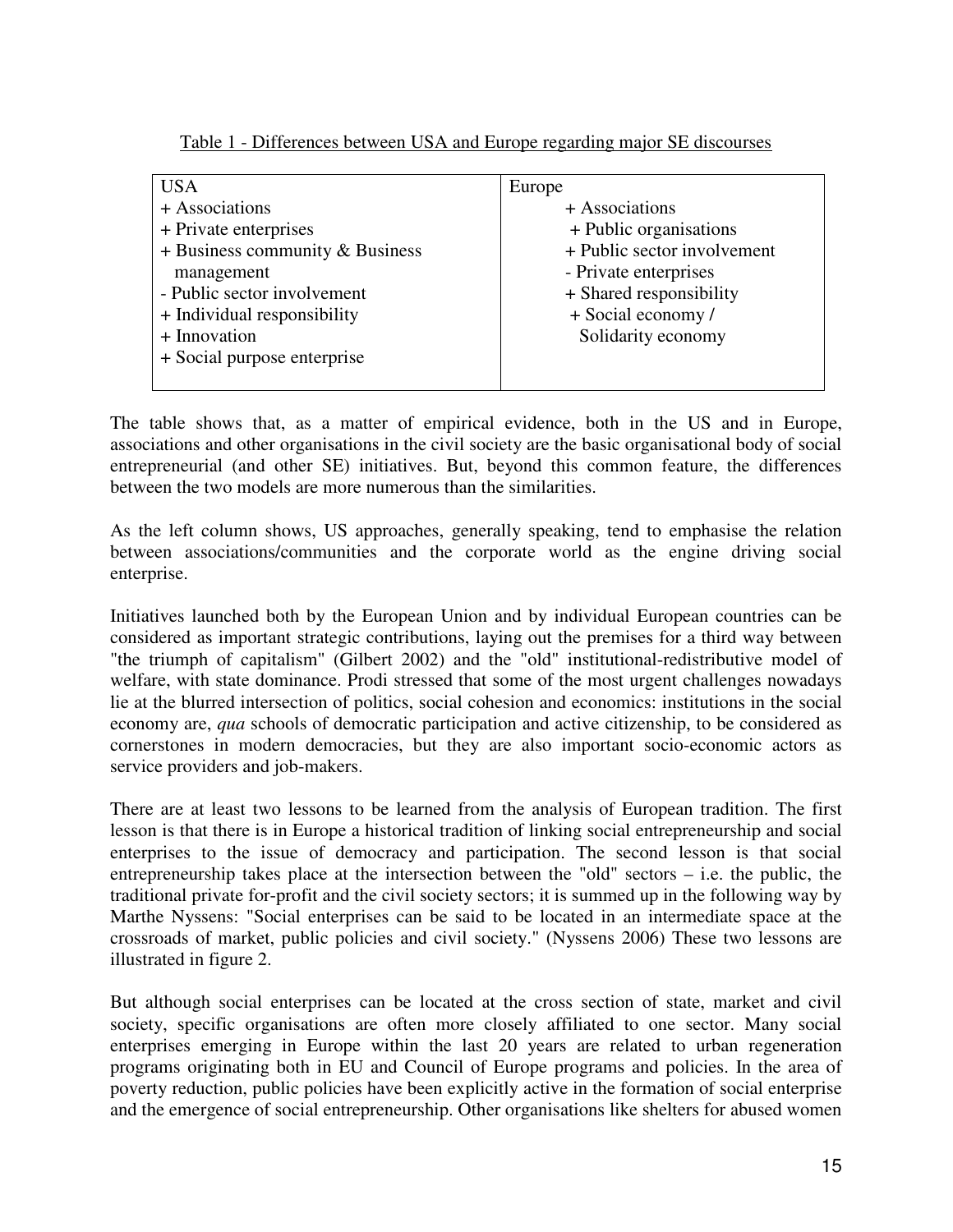or workplaces for vulnerable parts of the populations are more closely related to the civil society, whereas some of the new micro finance institutions, like MYC4, are more or less conventional enterprises with a social profile.

Figure 2 – Major European discourse



Defourny and Nyssens have shown how social enterprise in the USA is viewed as "marketoriented economic activities serving a social goal" (Defourny and Nyssens 2008: 4). In this perspective, there are some basic distinctions between the American and the European traditions of social enterprises and social entrepreneurship. In the USA, "social entrepreneurship" is first of all a metaphor for addressing the funding problems of the non-profit world through market activities and relations to the corporate world, and a metaphor used to highlight the innovative aspects of social projects (Defourny and Nyssens 2008: 4). In Europe, social entrepreneurship is part of the tradition of the social economy, which links all three spheres in modern liberal democracies in innovative approaches to solving social problems: as Borzaga and Santuari state, "[the] strong interdependence between the welfare state and the non-profit sector is one of the most important features of the non-profit sector in Europe." (Borzaga and Santuari 2003: 33)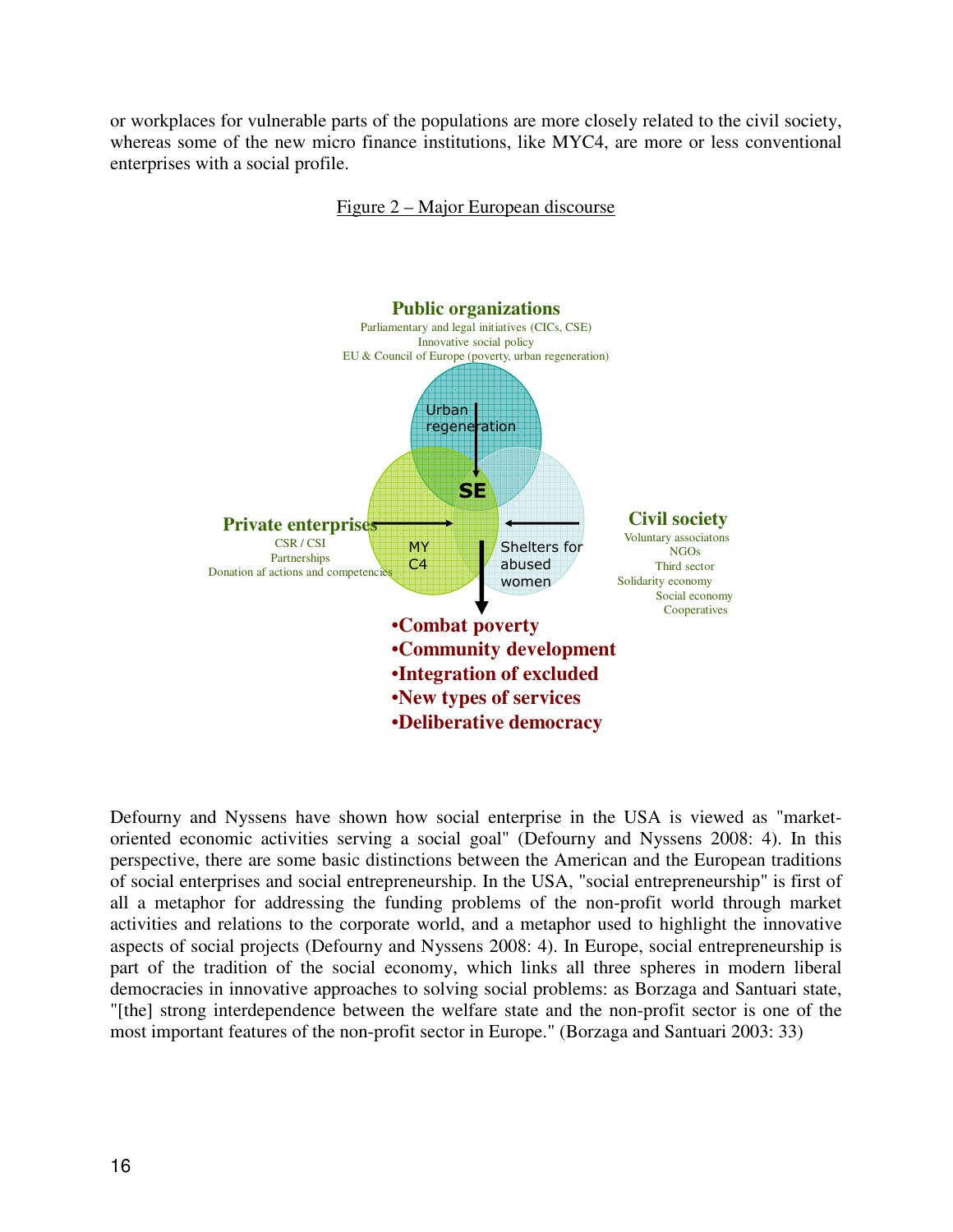In a period of time where new consultant-driven concepts, ideas and tools travel across the globe at a speed that is only limited by the possibility of access to the Internet, there are plenty of reasons for a critical evaluation of those concepts.

As stated by the EMES European Research Network, social enterprise and social entrepreneurship can be generated as bottom-up initiatives launched by local activists and social movements, but they can also be generated through a top-down process, as has historically often been the case in many innovative welfare states across Europe and elsewhere.

There are multiple benefits to be gained from a transfer of knowledge about social entrepreneurship across the Atlantic. With social entrepreneurship being so different in Europe and the USA, and yet related in many important aspects, it makes sense to learn systematically from each other. Learning about the various flags of SE is also about nurturing and harvesting the benefits of SE that have emerged in different institutional frameworks. The long-term goal of such an ambition is to work towards gradual systemic change, with all sectors in modern society focusing on social value creation as their primary objective.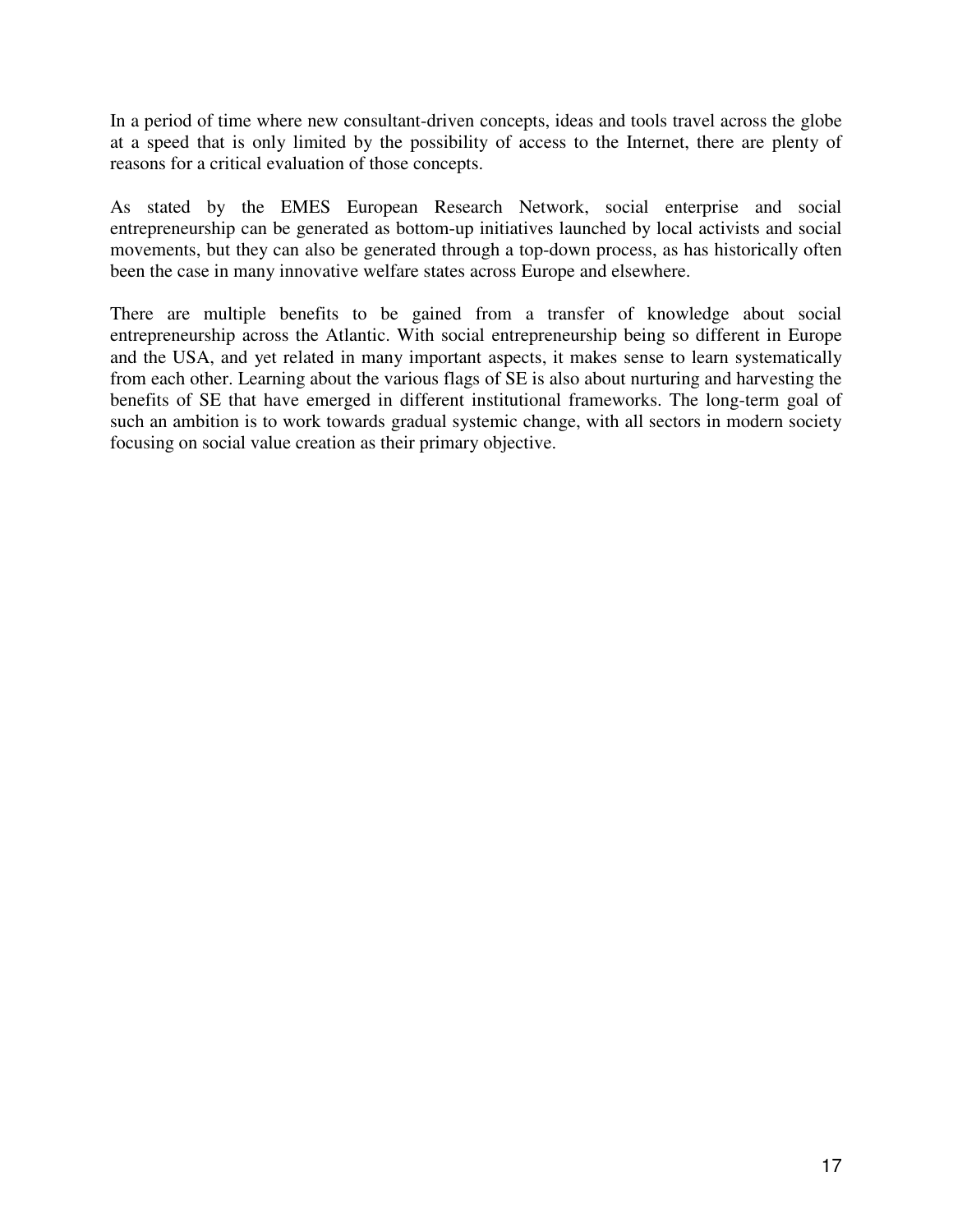#### **BIBLIOGRAPHY**

- Abell, P. (1983) "The Viability of Industrial Producer Co-operatives", in Crouch, C. & Heller, F. (eds.) *International Yearbook of Organisational Democracy*, Chichester: Wiley.
- Ackerman, S. R. (1997) "Altruism, ideological entrepreneurs and the non-profit firm", *Voluntas*, 8, 2: 120-34.
- Alvord, S. H., Brown, L. D. & Letts, C. W. (2003) *Social entrepreneurship: leadership that facilitates societal transformation, an exploratory study*, Working papers, John F. Kennedy School of Government, Center for Public Leadership, Harvard University.
- Andersen Lundgaard, L. & Hulgård, L. (2008) "Workplaces with an Inclusive Profile and their Everyday Strategies. Social Enterprises and Work Integration in Denmark", *International Workshop on Ethnographies of the Social Economy*, March 14-15, 2008, University of Durham.
- Anheier, H. & Ben-Ner, A. (2003) *The Study of the Nonprofit Enterprise. Theories and Approaches*, New York: Kluwer Academic / Plenum Publishers.
- Austin, J., Howard, S. & Wei-Skillern, J. (2003) "Social Entrepreneurship and Commercial Entrepreneurship: Same, Different, or Both?", *Social Enterprise Series*, 28, Working Paper, Division of Research, Harvard Business School.
- Austin, J., Wei-Skillern, J., Leonard H. B. and Stevenson H. H. (2007) *Entrepreneurship in the Social Sector*, Thousand Oaks: Sage Publications.
- Badelt, C. (1997) "Entrepreneurship theories of the non-profit sector", *Voluntas*, 8, 2: 162-78.
- Barber, B. R. (1997) *Clansmen, Consumers and Citizens: Three Takes on Civil Society*, The National Commission on Civic Renewal, Working Paper #4, University of Maryland.
- Baumol, W. J. (1993) "Formal entrepreneurship theory in economics: existence and bounds", *Journal of Business Venturing*, 8, 3: 197-210.
- Bengtsson, S. & Hulgård, L. (2001) "Denmark: Cooperative activation and community development", in Borzaga, C. & Defourny, J. (eds.) *Social Enterprises in Europe*, London: Routledge.
- Boltanski, L. & Chiapello, E. (2005) *The New Sprit of Capitalism*, London: Verso.
- Borzaga, C. & Defourny, J. (eds.) (2001) *The Emergence of Social Enterprise*, London: Routledge.
- Borzaga, C. & Santuari, A. (2003) "New Trends in the Non-profit Sector in Europe: The Emergence of Social Entrepreneurship", in OECD, *The Non-profit Sector in a Changing Economy*, Paris, 31-56.
- Casson, M. (1995) *Entrepreneurship and business culture*, Aldershot: Edward Elgar.
- Clausen, E. (1998) *Ildsjæle et forsvar for de frivillige hjælpere og en kritik af Statens greb om folkeligheden*, Copenhagen: Gyldendal.
- Cohen, J. L. (1997) *American Civil Society Talk*, The National Commission on Civic Renewal, Working Paper #6, University of Maryland.
- Coleman, J. S. (1990) *Foundations of Social Theory*, Cambridge: The Belknap Press of Harvard University Press.
- Dees, G. J. (1998) *The Meaning of "Social Entrepreneurship"*, Paper, Stanford: Kauffman Center for Entrepreneurial Leadership, Stanford University.
- Dees, J. G., Economy, P. & Emerson, J. (2002) *Strategic tools for social entrepreneurs: more tools for enterprising nonprofits*, New York: Chichester.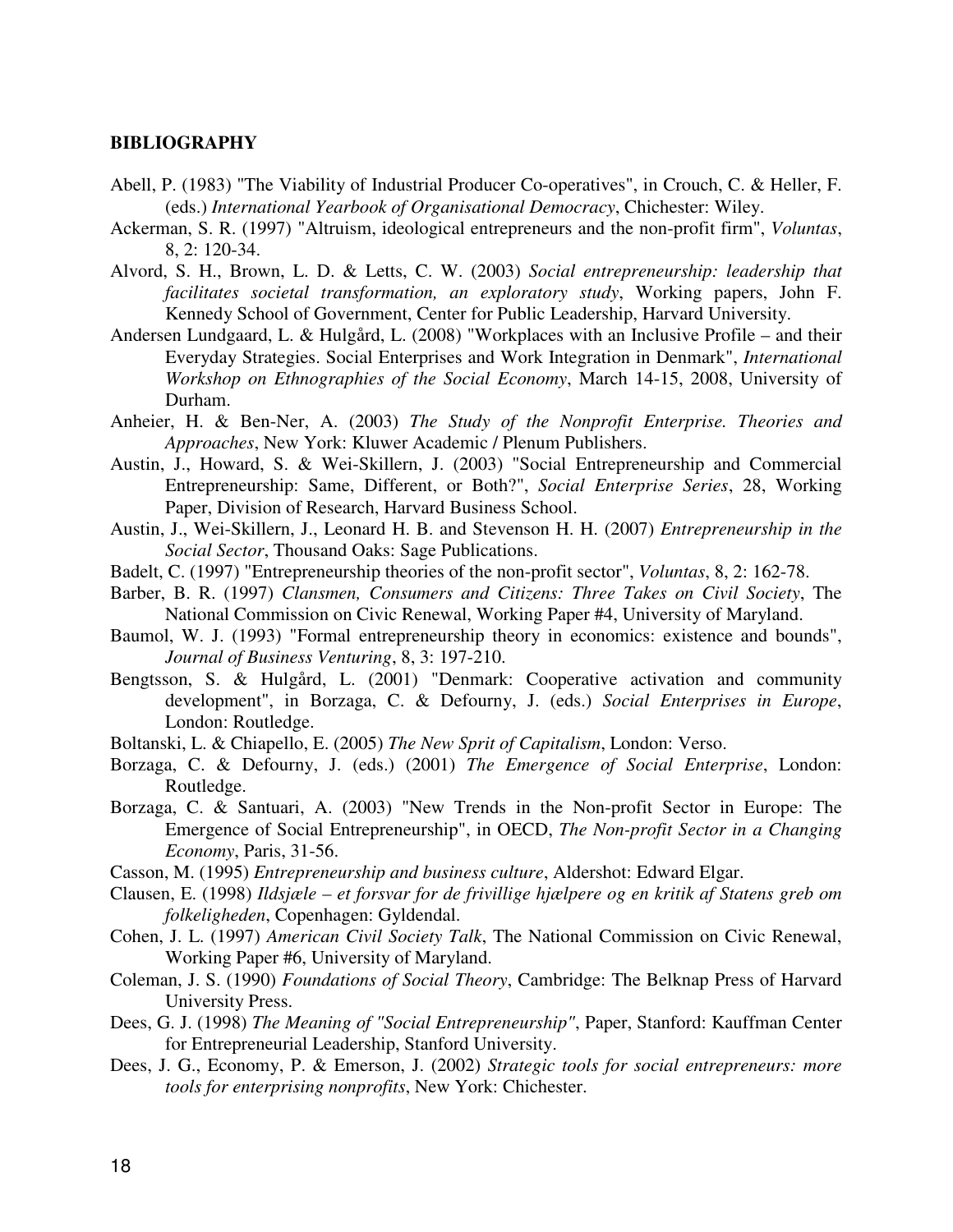Defillips, J. (2001) "The Myth of Social Capital in Community Development", *Housing Policy Debate*, Vol. 12, Issue 4: 781-806.

Defourny, J. (2001) "From Third Sector Concepts to a Social Enterprise", in Borzaga, C. & Defourny, J. (eds.) (2001) *Social Enterprises in Europe*, London: Routledge.

- Defourny, J. & Nyssens, M. (2008) *Conceptions of Social Enterprise in Europe and the United States: Convergences and Divergences*, Paper and lecture at the EMES International Summer School, University of Corsica, Corte (July 3-7, 2008).
- Esping-Andersen, G. (1990) *The Three Worlds of Welfare Capitalism*, Cambridge: Polity Press.
- Evers, A. (2001) "The significance of social capital in the multiple goal and resource structure of social enterprises", in Borzaga, C. & Defourny, J. (eds.) (2001) *Social Enterprises in Europe*, London: Routledge.
- Ever, A & Laville, J. L. (2004) The Third Sector in Europe. Cheltenham: Edward Elgar.
- Gartner, W.B. (1989) "'Who is an Entrepreneur?' is the Wrong Question", *Entrepreneurship Theory and Practice*, 13, 4: 47-68.
- Gilbert, N. (2002) *Transformation of the Welfare State. The silent surrender of public responsibility*, Oxford: Oxford University Press.
- Granovetter, M. (1973) "The Strength of Weak Ties", *American Journal of Sociology*, 78 (6): 1360-80.
- Habermas, J. (1981) *Theorie des kommunikativen Handelns* bd.1 og 2, Frankfurt am Main: Suhrkamp Verlag.
- Habermas, J. (1996) *Between Facts and Norms*. Cambridge: Polity Press.
- Henton, D., Melville, J. & Walesh, K. (1997) *Grassroots Leaders for a New Economy How Civic Entrepreneurs Are Building Prosperous Communities*, San Francisco: Jossey Bass Publishers.
- Hockerts, K. (2006) "Entrepreneurial Opportunity in Social Purpose Business Ventures", in Mair, J., Robinson, J. and Hockerts, K. (eds.) *Social Entrepreneurship*, Basingstoke: Palgrave Macmillan, 142-54.
- Hopper, P. (2003) *Rebuilding Communities in an Age of Individualism*, Hampshire: Ashgate Publishing Limited.
- Hulgård, L. (2001) "Innovatory Social Policies in the City", *Proceedings*, Oslo Conference, Vol. 2: 23-9, Strasbourg: Council of Europe Publishing.
- Hulgård, L. (2004) "Entrepreneurship in Community Development and Local Governance", in Bogason, P., Kensen, S. & Miller, H. (eds.) *Tampering with Tradition: The Unrealised Authority of Democratic Agency*, Lanham: Lexington Books.
- Hulgård, L. & Bisballe, T. (2004) "Work Integration Social enterprises in Denmark", *EMES Working Papers*, no. 04/08, Liege: EMES European Research Network.
- Hulgård, L. & Spear, R. (2006) "Social Entrepreneurship and Mobilisation of Social Capital in European Social Enterprises", in Nyssens, M. (ed.) *Social Enterprise. At the crossroads of market, public policies and civil society*, London: Routledge.
- Hulgård, L. (2007) *Sociale entreprenører en kritisk indføring*, Copenhagen: Hans Reitzels Forlag.
- Hulgård, L. (forthcoming) "Weak Ties in Strong Welfare States", in Nielsen, K. (ed.) *Social Capital, trust and networks*, London: Edward Elgar.
- Hulgård, L., Bisballe, L., Andersen, L. L. & Spear, R. (2008) *Alternativ beskæftigelse og integration af socialt udsatte grupper*, CSE Publication, 02:08, Roskilde University.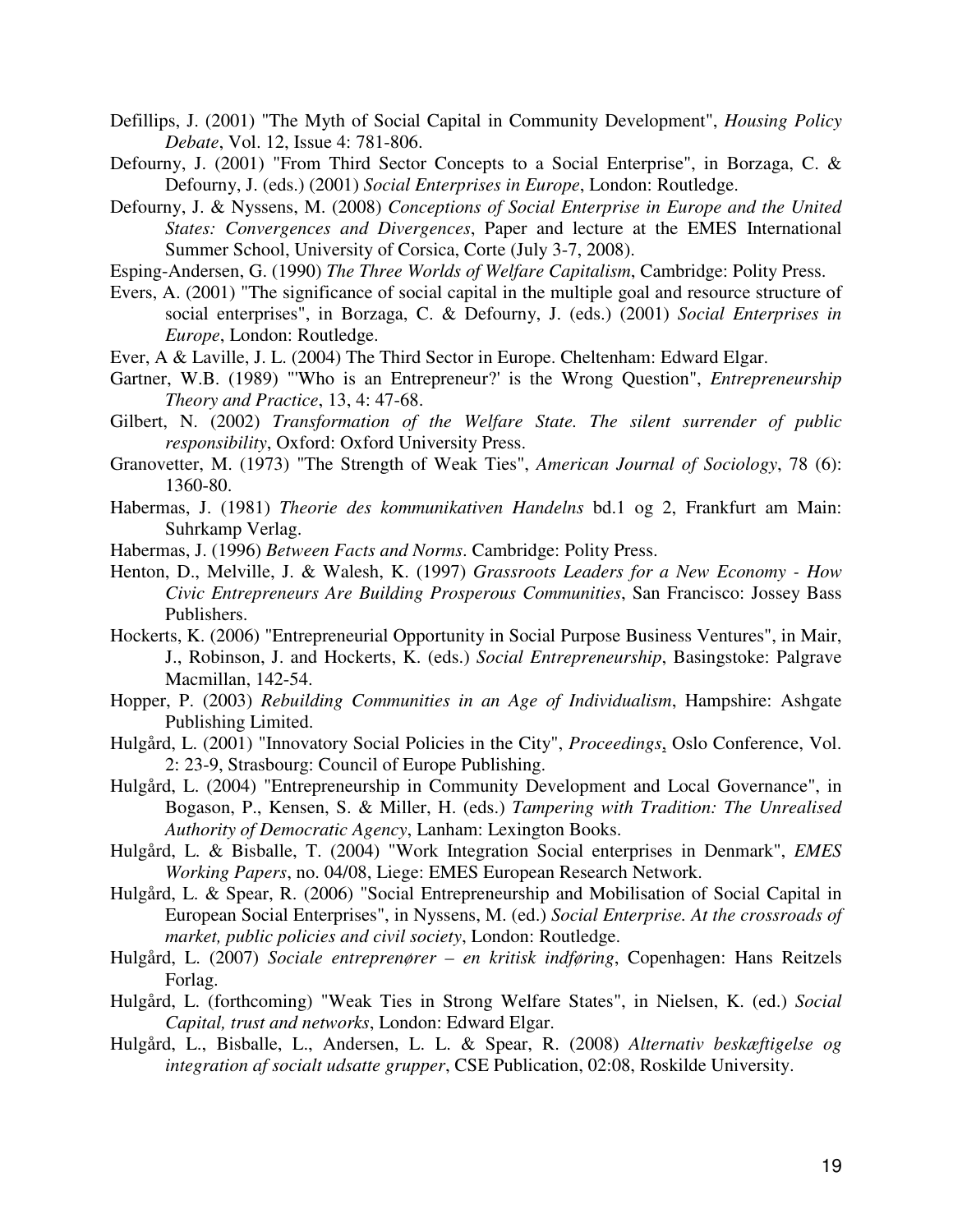- Kulothungan, G. (2007) "Social Entrepreneurship Ethical response to social inequality?", paper presented at *Applied Ethics: Second International Conference*, University of Hokkaido, Sapporo.
- Laville, J.-L. & Nyssens, M. (2001) "The social enterprise: towards a theoretical socio-economic approach", in Borzaga, C. and Defourny, J. (eds.) *The Emergence of Social Enterprise*, London: Routledge.
- Mair, J., Robinson, J. & Hockerts, K. (2006) Social Entrepreneurship. Palgrave Macmillan.
- März, E. (1991) *Joseph Schumpeter. Scholar, Teacher and Politician*, New Haven and London: Yale University Press.
- Mawson, A. (2008) *The Social Entrepreneur Making Communities Work*, London: Atlantic Books.
- Nicholls, A. (2008) (ed.) *Social Entrepreneurship: New Models of Sustainable Social Change*, Oxford: Oxford University Press.
- Nyssens, M. (2006) (ed.) *Social Enterprise. At the crossroads of market, public policies and civil society*, London: Routledge.
- OECD (2003) *The Non-profit Sector in a Changing Economy*, Organisation for Economic Cooperation and Development, Paris: France.
- Pestoff, V. (2009) A Democratic Architecture for the Welfare State. Routledge.
- Prodi, R. (2002) "Co-operative added value", speech at the *European Co-operative Convention*, Brussels, 13 February 2002. DN: Speech/02/66. Available HTTP: http://europa.eu/rapid/pressReleasesAction.do
- Putnam, R. D. (1993) *Making Democracy Work. Civic Traditions in Modern Italy*, Princeton: Princeton University Press.
- Putnam, R. D. (2000) *Bowling Alone*, New York & London: Simon & Schuster.
- Salamon, L. M. & Anheier, H. K. (1996) *The Emerging Nonprofit Sector: An Overview*, Manchester: Manchester University Press.
- Salamon, L. M. & Anheier, H. K. (eds.) (1997) *Defining the non-profit sector a cross-national analysis*, Manchester: Manchester University Press.
- Schumpeter, J. A. (1934) *The Theory of Economic Development*, Cambridge: Harvard University Press.
- Skocpol, T. (1996) "Unravelling From Above" (Unsolved Mysteries. The Tocqueville Files), *The American Prospect*, no. 25 (March-April 1996): 20-25.
- Skocpol, T. (1997a) "Building Community Top-down or Bottom-up?", *The Brookings Review*, Vol. 15, No. 4. Avaialble HTTP: http://www.brook.edu/pub/ review/oldtoc.htm# FAL97.
- Skocpol, T. (1997b) *The New Majority. Toward a Popular Progressive Politics*, New Haven and London: Yale University Press.
- Skocpol, T. (2003a) *Diminished Democracy. From Membership to Management in American Civic Life*, Oklahoma: University of Oklahoma Press.
- Skocpol, T. (2003b) "Voice and Inequality: The Transformation of American Civic Democracy". Available HTTP: http://apsanet.org/.
- Somers, M. R. (1998) "Romancing the Market, Reviling the State: Historising Liberalism, Privatisation, and the Competing Claims to Civil Society", in Crouch, C., Eder, K. and Tambini, D. (eds.) *Citizenship, Markets, and the State*, New York: Oxford University Press.
- Spear, R. (2008) "Alternative Employment and Integration of Socially Disadvantaged People in Europe", *Alternativ beskæftigelse og integration af socialt udsatte grupper*, CSE Publications, 02: 08, Roskilde University.